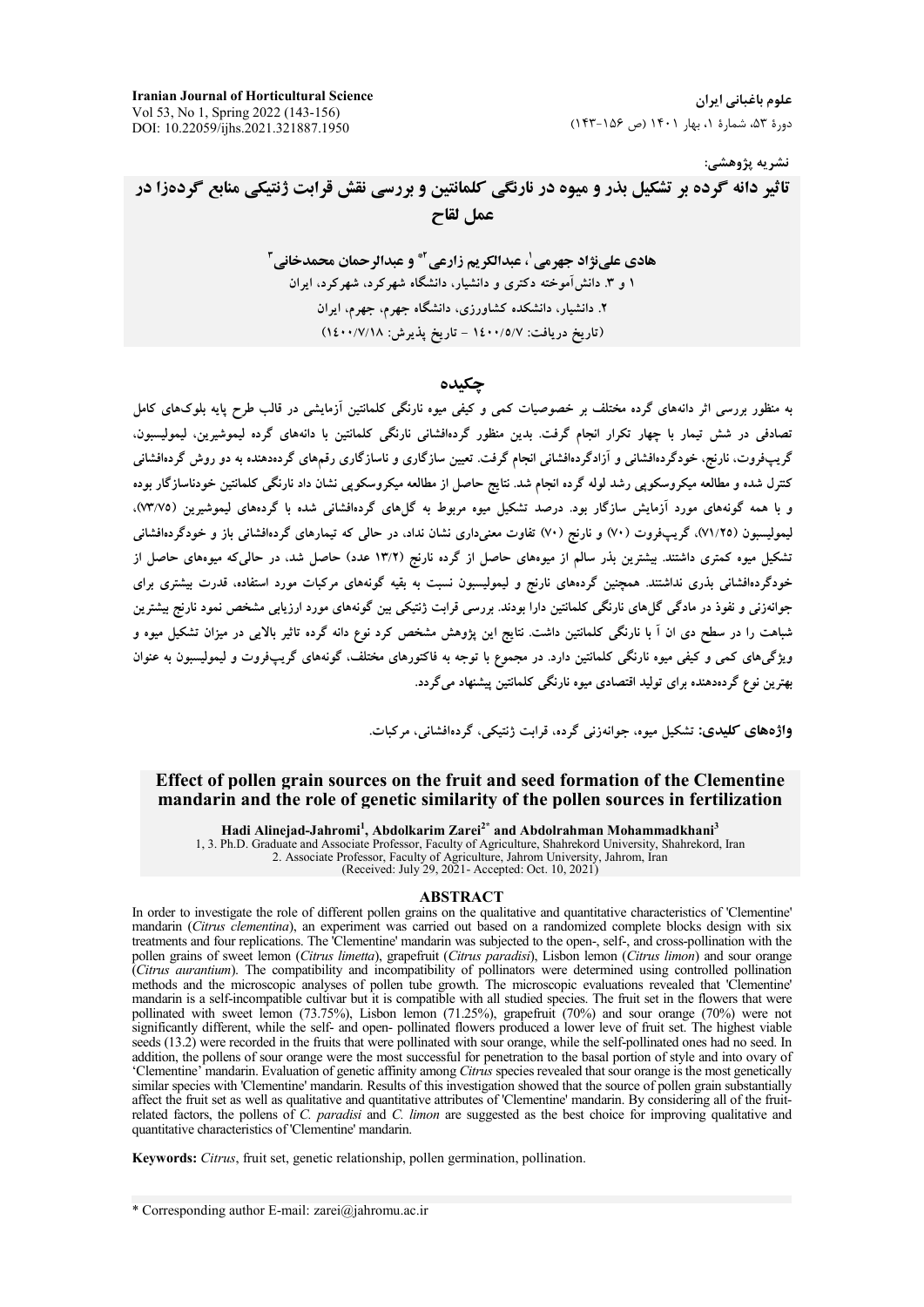(Dejampor & Garigorian, 2004). اصطلاح متازنيا برای اولین بار توسط سوینگل در سال ۱۹۲۸ عنوان گردید (Swingle, 1928). وی در آزمایشهای خود متوجه شد که دانههای گرده تغییراتی در شکل، اندازه، وزن و حتى زمان رسيدن ميوه به وجود مى-آورند. اثر متازنیا در درختان میوه نظیر سیب، خرما، زغال اخته، پسته، بادام، گیلاس، گردوی آمریکایی و مرکبات و اثر زنیا در گردوی آمریکایی، بلوط، خرما و مركبات توسط محققان مختلف گزارش شده است Swingle, 1928; Riazi & Rahemi, 1994; Asadi ) Abknar, 1996; Kumar & Das, 1996; Wallace & .Lee, 1999; Talaei et al., 2002; Ehlenfeldt, 2003; .(Rasoli & Arzani, 2010; Militaru et al., 2015; تحقیقات مختلفی در زمینه اثرات والد گرده دهنده بر خصوصیات کمی و کیفی میوههای تولید شده در برخی از گونههای مرکبات گزارش شده است ( Wallace & .Lee, 1999; Talaei et al., 2002; Gambetta et al., 2013). نتایج حاصل از بررسی اثر گردهافشانی بر پارتنوکاریی، ناسازگاری و تعداد بذر در نارنگی رقم Afourer (دانهال شانسی حاصل از پایه مادری Murcott و والد گردهدهنده نامشخص) که یک رقم خود ناسازگار میباشد، نشان داده که در گردهافشانی آزاد درصد تشکیل میوه بدون بذر کاهش می یابد (بین ۷ تا ۳۴٪) از طرف دیگر در درختانی که از ورود زنبور عسل به اطراف آنها جلوگیری شده بود، میوههای بدون بذر افزایش يافت (٩٨ تا ٩٩٪) (Gambetta et al., 2013). اين محققان نتیجهگیری نمودند که نارنگی Afourer در تولید میوههای پارتنوکارپ به صورت متفاوت عمل می-کند. آنها همچنین مشاهده کردند که در اثر خودگرده-افشانی لوله گرده چهل درصد طول خامه را طی میکند و سپس متوقف میشود و این نشان میدهد که سیستم Gambetta et al., ) ناسازگاری گامتوفیتیکی میباشد 2013). در ارقام مركبات ناسازگار، لوله گرده كوتاه و ضخیم همراه با رسوب کالوز نامنظم میباشد در حالی که در ارقام سازگار لوله گرده باریک و بلند با رسوب کالوز Ngo et al., 2001; Distefano et al., ) منظم است 2009). بەنظر مى رسد در بيشتر مركبات هيبريدى، ناسازگاری گامتوفیتیکی وجود دارد. با این وجود درجات

#### مقدمه

ایران با سطح زیر کشت حدود ۲۹۰ هزار هکتار رتبه هشتم تولید مرکبات در دنیا را به خود اختصاص داده Asadi Kangarshahi & Akhlaghi Amiri, ) است 2021). در بیشتر ارقام مرکبات به خصوص ارقام خود ناسازگار و غیر پارتنوکارپ، برای تولید محصول کافی، گردهافشانی از اهمیت زیادی برخوردار است. بنابراین وجود دانهگرده زنده و سازگار در زمان گردهافشانی ضروری است. نوع گرده در مرکبات بر کمیت، کیفیت و خصوصیات فیزیکی و بیوشیمیایی میوه نقش بهسزایی دارد (Talaei et al., 2002). از طرف دیگر در ارقام پارتنوکارپ میوههای بدون بذر تولید میشود و بی بذری به عنوان یک مزیت باعث افزایش بازار پسندی محصول می گردد. ارقام خودناسازگار و نیز دگرناسازگار با بعضی از ارقام، در صورت عدم وجود گردهدهنده مناسب، میوههای کوچک نامرغوب و یا پر بذر تولید می)کنند (Ortega & Dicenta, 2004). نارنگی كلمانيتن (Citrus clementina) يكى از ارقام مهم مرکبات میباشد که به دلیل خودناسازگاری همواره مشکلاتی از لحاظ لقاح و تشکیل میوه به همراه دارد. بنابراین برای تولید میوه تجاری نیاز به گردهدهنده c مناسب و سازگار میباشد (Ebadi et al., 2017). دانه گرده ممکن است بر قسمتهای مختلف میوه اثر متفاوتی داشته باشد. اثر دانهگرده بر خصوصیات میوه (متازنیا) و اثر دانهگرده بر کیفیت بذر (زنیا) دو نوع مختلف از این تاثیرات می باشند. دانهگرده می تواند در نحوه تشکیل و رشد بذر و آندوسپرم موثر باشد و اندازه آن را كوچک، بزرگ، ناقص و يا كامل نمايد. با ايجاد هر یک از این حالتها، رشد و تکامل فرابر میوه تحت تأثیر قرار میگیرد. برخی از هورمونهای رشد میوه، نظير جيبرلين از آندوسيرم بذر تأمين مي شود و چنانچه منبع تأمین این نوع هورمون ناقص باشد و یا عملکرد ضعیفی داشته باشد، رشد میوه محدود شده و به اندازه مطلوب نخواهد رسید. از این رو اثر دانه گرده با بررسی اثرات فیزیولوژیکی رویان و آندوسپرم روی ویژگیهای میوه به خوبی قابل درک است. بدیهی است که دانههای گردهایی که موجب رشد ناقص بذر می شوند، در نهایت عملکرد را کاهش میدهند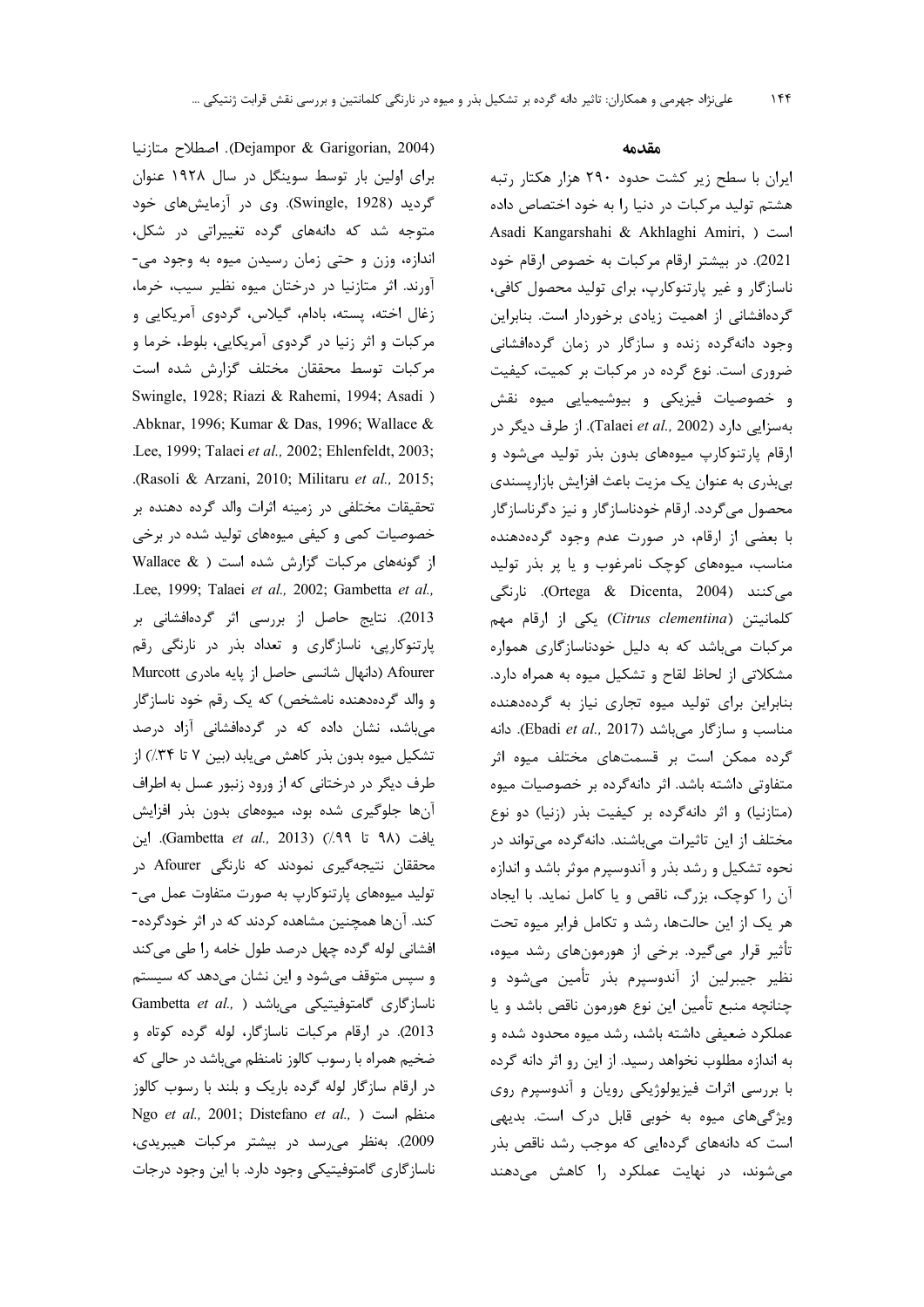متفاوت ناسازگاری در بعضی از ارقام غیر هیبرید مثل Distefano et al., ) نارنگی کلمانتین گزارش شده است 2009). خودناسازگاری در مرکبات واکنش بین لوله گرده Yamamoto & Tominaga, ) و بافت خامه می باشد 2002). به نظر میرسد واکنش ناسازگاری میتواند تحت تاثیر بلوغ مادگی و خامه در هنگام گرده افشانی قرار .Ngo et al., 2001).

مطالعه روى پرتقال واشنگتن ناول بيانگر اين است که میوههایی که از طریق پارتنوکارپی تولید میشوند بی بذر بوده و یا فقط شامل یک بذر توخالی در میوه میباشند، در حالی که در گردهافشانی غیر مستقیم که از دانه گرده نارنج استفاده شده بود میوهها دارای تعداد بذر بيشترى مى باشند (El-Tomi, 2015). همچنین تعداد بذر تشکیل شده در پرتقال واشنگتن ناول تحت تاثیر نوع دانه گرده قرار میگیرد و تعداد بذر تشکیل شده در اثر گردهافشانی با دانه گرده لیموشیرین و نارنج به ترتیب از ۲ تا ۶/۶۷ عدد متغیر است (El-Tomi, 2015). نتايج حاصل از پرتقال بلدى نشان داده که میزان قند در میوههای ناشی از گردهافشانی غیر مستقیم بیشتر و میزان اسیدیته آن كمتر است (Sabry, 1990). ارزيابي اثر دانه گرده لايم-های Baladi و Agami و نارنگی Baladi روی لایمهای Baladi و Agami نشان داد که هیچ اختلاف معنی-داری از لحاظ مواد جامد محلول، اسیدیته و ویتامین ث در دو سال آزمایش وجود نداشته، با این وجود در لايم Housseni در يک سال آزمايش مواد جامد محلول وقتی توسط دانه گرده نارنگی Baladi گرده-Kitat et al., ) افشانی شده بود افزایش یافته بود 1994). نتايج حاصل از بررسي اثر دانه گرده روي سه رقم نارنگی نشان داده که منابع مختلف دانه گرده اثر معنی داری روی مقدار قند، اسیدیته، تعداد بذر، وزن و درصد تشکیل میوه دارند و نتیجهگیری شده که در کشت توام هر رقم خودناسازگار نارنگی با گردهدهنده مناسب آن و مدیریت صحیح انتقال دهندههای گرده، می توان باعث بهبود عملکرد کمی و کیفی میوه شد (Wallace & Lee, 1999). مطالعه روى فاصله حمل شده دانه گرده نارنگی کلمانتین و Afourer توسط زنبور عسل، به کمک مارکرهای مولکولی نشان داده

که در این رقام بین ۵۰۰ تا ۹۰۰ متر قابلیت جابجایی دانه گرده وجود دارد و در احداث باغ جهت دگرگردهافشانی یا جلوگیری از آن باید این فاصلهها را از منبع گردهزا مدنظر داشت (Chao et al., 2005). یرتقال خونی Moro مناسبترین گردهدهنده برای کاهش تعداد بذر در نارنگی کلمانتین و لیمو خوشهای بهترین گردهدهنده برای افزایش تشکیل میوه در نارنگی گزارش شدهاند (Asadi Abkenar, 1996).

روشهای متعددی جهت بررسی سازگاری و ناسازگاری ارقام مختلف درختان میوه و تعیین گرده-دهنده مناسب برای آنها توسعه یافته است. یکی از این روشها، گردهافشانی کنترل شده و ردیابی رشد لوله گرده با میکروسکوپ فلورسنس میباشد ( Ortega 2003 (& Dicenta, 2003). مطالعات براي شناسايي گرده-دهنده مناسب برای گیلاس رقم قرمز رضائیه بعد از گردهافشانی کنترل شده با ارقام مختلف و بررسی با میکروسکوپ فلورسنس مشخص کرده که لوله گرده رقم مشكين شهر ٩۶ ساعت پس از گردهافشانى به تخمدان می رسد، که در نهایت این مطالعه میکروسکوپی با روش گردهافشانی کنترل شده در باغ مطابقت نشان داد و رقم مشکین شهر به عنوان گردهدهنده مناسب برای گیلاس رقم رضائیه انتخاب .(Mahmoodi et al., 2007).

با توجه به گزارشهای مختلف، دانه گرده در تشکیل بذر و کمیت و کیفیت میوه مرکبات بسیار موثر است. همچنین طراحی مناسب باغ و تنظیم فاصله درختان سازگار و ناسازگار از نظر گردهافشانی بر کنترل فرآیند گردهافشانی و مرغوبیت محصول، موثر است. در این پژوهش سعی شده علاوه بر تعیین درختان گردهزایی که باعث افزایش کمیت و کیفیت محصول میشود، نحوه رشد لوله گرده درون كلاله و تخمدان مورد بررسي قرار گیرد. در نهایت با استفاده از نشانگر مولکولی تنوع ژنتیکی ارقام مورد استفاده در آزمایش مشخص و تاثیر قرابت ژنتیکی در لقاح بررسی گردید.

# مواد و روشها

مواد گیاهی و شرایط رشدی گیاهان این پژوهش در سال ۱۳۹۴ تا ۱۳۹۶ به صورت طرح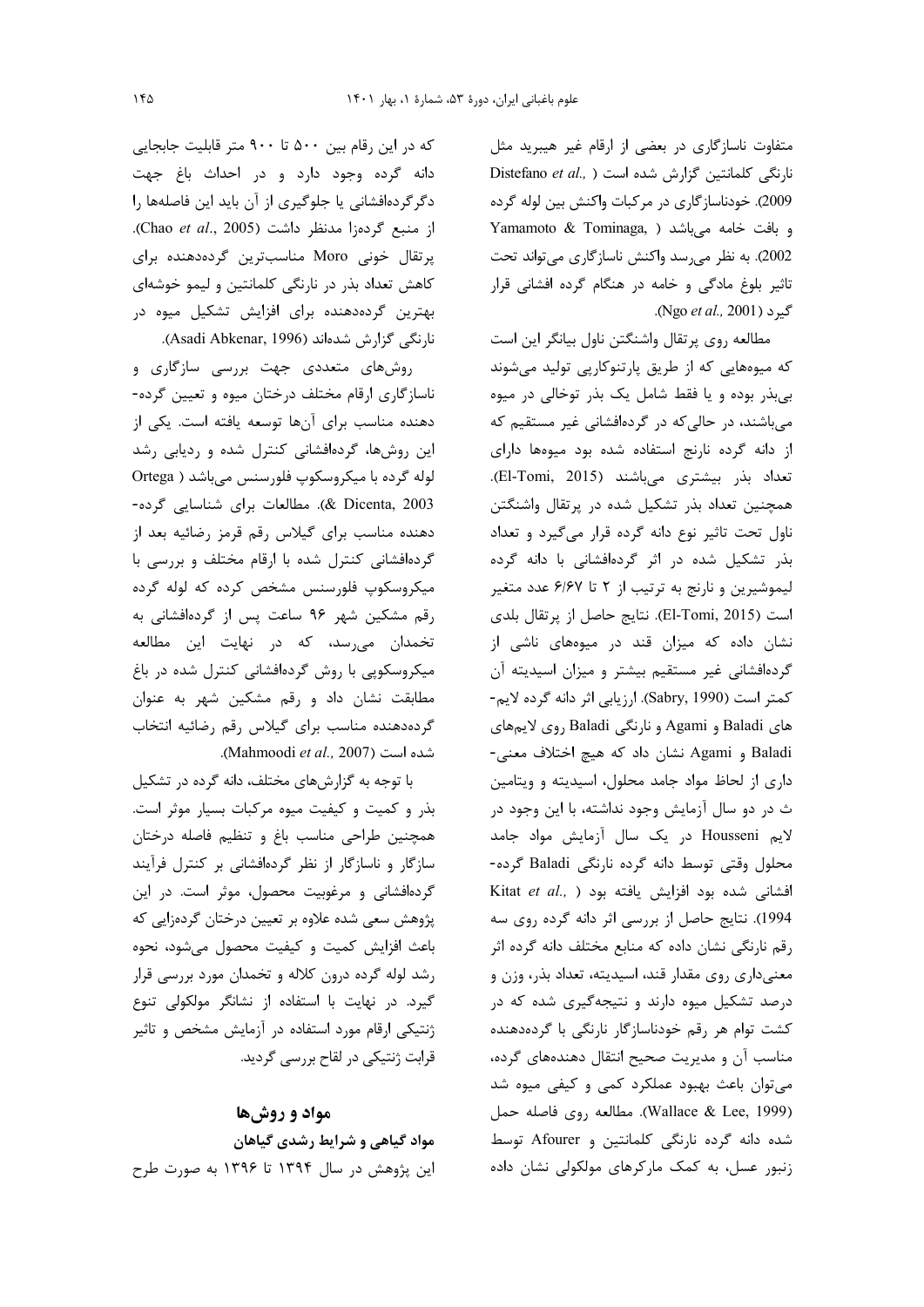یایه بلوک های کامل تصادفی در شش تیمار با چهار تکرار در بخش مرکزی شهرستان جهرم انجام گرفت. درختان مورد مطالعه در زمان آغاز آزمایش ۸ ساله بوده و روی پایههای لیموترش پیوند شده بودند. باغ تجاری در شهرستان جهرم با عرض جغرافیایی ۲۸ درجه و ۱۹ دقیقه تا ۲۹ درجه و ۱۰ دقیقه شمالی و طول جغرافیایی ۵۲ درجه و ۴۵ دقیقه تا ۵۴ درجه و ۴ دقیقه شرقی قرار گرفته است. آب و هوای گرم و خشک و میانگین میزان بارندگی حدود ۲۶۰ میلیمتر در سال میباشد. میانگین دمای منطقه حدود ٢٠ درجه سانتی گراد و بیشینه دما در تابستان به ۴۵ درجه و کمینه دما در زمستان به ۵-درجه سانتی گراد می رسد. ارتفاع متوسط، حدود ١٠٥٠ متر از سطح دریا میباشد.

## تیمارهای مورد استفاده

تیمارهای ارزیابی شده در این آزمایش عبارت بودند از: آزادگردەافشان، گردە نارنگى كلمانتين (خودگشنى)، گرده ليموشيرين، گرده گريپ فروت، گرده ليمو خارگي (ليسبون) و گرده نارنج (دگر گشني).

## تعيين درصد جوانهزني

بهمنظور تهیه دانههای گرده، شاخههای دارای جوانهی گل از درختان مذکور در مرحله تورم نسبی انتخاب و به آزمایشگاه گروه بیوتکنولوژی دانشگاه جهرم منتقل و در ظروف حاوی آب قرار داده شد. بساکها در مرحلهٔ تورم کامل جمعآوری و به مدت ۴۸ ساعت در دمای اتاق و در شرایط سایه نگهداری شدند. پس از خشک شدن کامل بساکها و آزاد شدن گردهها، دانههای گرده در ظروف شیشهای دربدار تا زمان استفاده در دمای ۴ درجهٔ سانتیگراد نگهداری شدند (Talaei et al., 2002). برای تعیین درصد جوانهزنی دانههای گرده از محیط کشت محتوی ۱۰۰ میلی گرم در لیتر اسیدبوریک، ۳۰۰ میلی گرم در لیتر نیترات کلسیم، ۲۰۰ میلی گرم در لیتر سولفات منیزیم و ۱۰۰ میلی گرم در لیتر نیترات پتاسیم، ۱۵٪ ساکارز و ۱٪ Talaei et al., 2002; Chelong & ) اَگارز استفاده شد Sdoodee, 2012). گردهها به وسیله قلم موی نرم بر سطح محیط کشت پاشیده شد و سپس ظروف کشت

با پارافیلم درز بندی گردید و در دمای ۲۵ درجه سانتیگراد قرار داده شد. ۱۸ ساعت بعد از کاشت، ظروف کشت با ۰/۵ سی سی اسید استیک ۴۵ درصد تثبيت گرديدند. درصد جوانهزني به وسيله میکروسکوپ مجهز به عدسی شیئی با بزرگنمایی ۱۰ برابر تعیین گردید. در ۸ میدان دید که به طور تصادفی انتخاب میشدند، درصد جوانهزنی ۴۰۰ عدد دانه گرده تعیین شد. دانه گردهایی جوانه زده محسوب شد که طول لوله گرده آن برابر یا بیشتر از قطر دانه گرده بود (Chelong & Sdoodee, 2012).

## آزمایش گردهافشانی

تعداد بيست و چهار درخت يكنواخت (هر درخت به عنوان یک واحد آزمایشی) در یک باغ انتخاب شدند. روی هر درخت در هر تکرار ۸ تا ۱۰ شاخه با تعداد جوانهی گل کافی در مرحله بادکنکی انتخاب و اخته گردید. سیس به منظور محافظت مادگیها از گردهافشانی ناخواسته با گرده ارقام دیگر، شاخهها توسط کیسههایی از جنس ململ پوشانیده شد. در گردهافشانی دستی به محض مشاهده ترشحات کلاله، گلها با گرده مورد نظر گردهافشانی شدند و یک هفته بعد از گردهافشانی پاکتها از روی گلها برداشته شد. مادگی،های گردهافشانی شده (بین سه تا هشت عدد برای هر شاخه) جهت بررسی میکروسکویی ۹۶ ساعت بعد از گردهافشانی از شاخه جدا شد و در محلول FAA ( اتانول ٧٠ درصد، فرمالدئيد ۴٠ درصد و اسيد استیک گلاسیال به نسبت ١٨:١:١) تثبیت و تا زمان انجام مطالعات میکروسکویی در دمای ۴ درجهٔ Talaei et al., 2002; ) شدند ( Talaei et al., 2002; Chelong & Sdoodee, 2012). نمونههای میکروسکوپی براساس روش Chelong & Sdoodee (2012) آماده شد. بهطور خلاصه قسمت مادگی با آب مقطر برای سه ساعت شست و شو شدند، سیس به مدت ۱۰ دقیقه در محلول سولفیت سدیم ۵٪ در فشار psi ۱ نگهداری شدند. برای نرم شدن بافت و رنگآمیزی، نمونهها در ماده رنگی آنیلین بلو ۰/۱٪ و بافر فسفات پتاسیم نرمال ٠/١٪ قرار گرفتند و پس از Talaei et al., 2002; ) کو کازدائی روی لام له شدند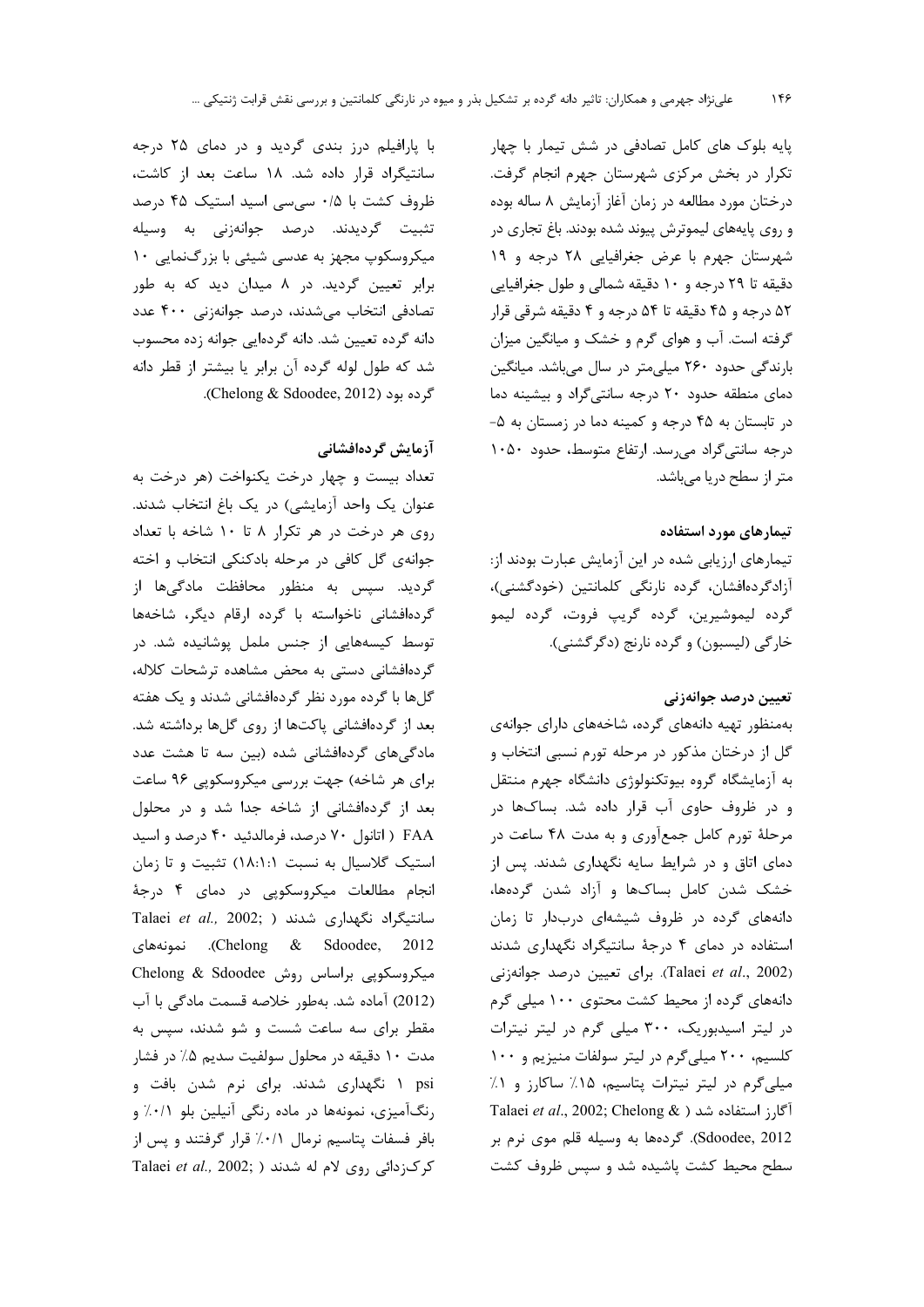Chelong & Sdoodee, 2012). سپس نمونههای تیمارشده (مادگیهای گردهافشانی شده بهوسیله گردههای مختلف) بهوسیله میکروسکوپ فلورسنس مورد ارزیابی قرار گرفتند. تعداد کل دانه گرده، تعداد دانههای گرده جوانهزده در سطح کلاله، تعداد لولههای گرده موجود در یک سوم فوقانی و تحتانی خامه و همچنین تعداد لوله گرده نفوذی به تخمدان در هر یک از تیمارهای مورد مطالعه شمارش شدند. در نهایت درصد جوانهزنی دانه گرده در سطح کلاله و درصد لولههای گرده نفوذی به هر قسمت خامه و تخمدان نسبت به تعداد دانه گرده جوانهزده در سطح کلاله محاسبه شد.

اندازهگیری پارامترهای مورفولوژیکی و فیزیولوژیکی میوهها در مرحله رسیدگی کامل برداشت شدند. اندازه طول و عرض میوههای برداشت شده توسط کولیس تعیین و سپس متوسط وزن میوه توسط ترازوی دیجیتال با دقت ۰/۰۱ گرم محاسبه شد. از میوهها عصاره تهیه و با استفاده از رفراكتومتر دستى (مدل VBR-92Tساخت چین) میزان مواد جامد محلول در هر تیمار تعیین شد. pH آب میوه نیز توسط pH متر اندازهگیری گردید. میزان اسید کل بهروش تیتراسیون با سود ۰/۲ نرمال و Asadi Abkenar, ) معرف فنول فتالين محاسبه شد 1996). ويتامين ث با استفاده از روش تيتراسيون يد در یدوریتاسیم در حضور معرف نشاسته یک درصد انجام 5, فت (Babazadeh Darjazi, 2013).

## تعيين بهترين گردهدهنده

به منظور تعیین بهترین گونه گردهدهنده برای نارنگی كلمانتين، جدولي تهيه گرديد كه در آن بر اساس نتایج حاصل از فاکتورهای اندازهگیریشده امتیازدهی به گونهها صورت گرفت (جدول ٣). بدين منظور به ایدهآل ترین حالت در هر یک از فاکتورها عدد ۶ و به ضعيفترين آن عدد ١ تعلق گرفت. در جهت اعمال معنى دارى بين تيمارها بهصورت قراردادى اينگونه عمل گردید که به حرفهایی که در جلو میانگینها آمده است، به حرف a عدد ۶ و حرف b عدد ۵، به حرف c عدد ۴ و به همین ترتیب تا حرف f که عدد ۱ به آن تعلق می گیرد. لازم به ذکر است برای میانگین-

هایی که چند حرف جلوی آنها نوشته شده است میانگین اعداد حروف در نظر گرفته شده است. سپس مجموع اعداد بهدستآمده در هر فاکتور که در ستون آخر آمده است، تعیین کننده بهترین گردهدهنده برای نارنگی کلمانتین مے باشد.

## نشانگر مولکولی RAPD

استخراج DNA از نمونههای برگی گیاهان مورد آزمایش به روش دویل و دویل استخراج گردید (Doyle & Doyle, 1987). نمونههای DNA استخراج شده پس از رقیقسازی توسط واکنش زنجیرهایی یلی مراز (PCR) بهوسیله ۱۰ آغازگر تصادفی ریید مطابق روش .Jalilian et al تكثير شدند. قطعات تکثیری بهوسیله اتیدیوم بروماید رنگ آمیزی و تحت نور ماورای بنفش قابل روئیت و بهصورت حضور باند (۱) و عدم حضور باند (۰) امتیازدهی گردیدند.

## محاسبات آماري

جهت تجزیه و تحلیل دادهها از نرمافزار آماری MSTATC و SPSS استفاده شد و میانگین دادههای به دست آمده با آزمون چند دامنهای دانکن مقایسه شدند. بهعلاوه تشابه ژنتیکی ارقام مورد استفاده توسط ماركر رپيد انجام گرفت. ماتريس تشابه گونههاى مرکبات مورد استفاده بر اساس دادههای مولکولی و از طریق ضریب تشابه جاکارد با استفاده از نرمافزار NTsys (نسخه ۲٫۲) ترسیم گردید.

تعداد بذری که در میوه نارنگی کلمانتین تحت تیمارهای مختلف گردهافشانی تشکیل شده بود با شباهت ژنتیکی حاصل شده در آزمایش مولکولی مقایسه گردید و همبستگی این دو فاکتور ارزیابی گردید تا اثر شباهت ژنتیکی در میزان تولید بذر تخمین زده شود.

## نتايج و بحث

نتایج بررسی قدرت جوانهزنی دانهگرده نشان داد که همه گردههای ارقام مورد استفاده در آزمایش، از جمله نارنگی کلمانتین، از قوهنامیه مناسبی برخوردار بودند (شكل ١). نتايج آناليز واريانس مشخص كرد كه اثر تیمار در فاکتورهای وزن میوه، حجم میوه، درصد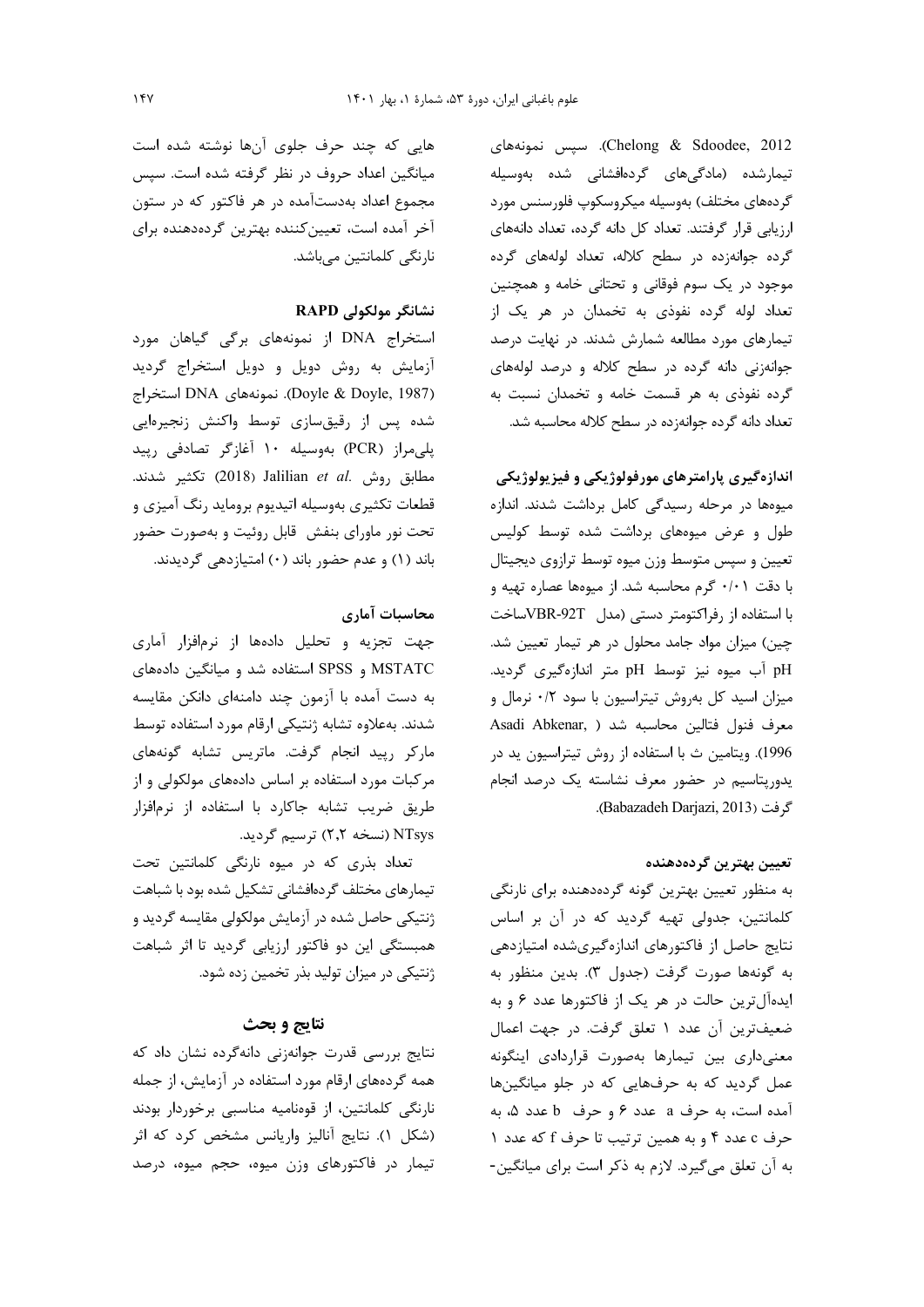تشکیل میوه، تعداد بذر سالم و چروکیده در سطح ۱ درصد و در فاکتورهای قطر و طول میوه در سطح ۵ درصد تفاوت معنى دار داشته است (جدول ١).

مقایسه میانگین صفات اندازهگیری شده نشان داد که هر چند بیشترین وزن میوه (۱۰۹/۳ گرم) مربوط به تیماری بود که گلها با گرده لیمولیسبون گردهافشانی شده بودند، ولی از نظر آماری تفاوت .<br>معنیداری بین میوههای گردهافشانیشده با لیمولیسبون و میوههای حاصل از گردهافشانی با گرده گریپفروت (۱۰۷/۵ گرم) و گردهافشانی آزاد (۱۰۶/۳

گرم) وجود نداشت (جدول ۲). همچنین کمترین وزن میوه مربوط به میوههای حاصل از گردهافشانی با گرده ليموشيرين و ميوههاي حاصل از خودگردهافشاني (۹۶/۲۵ گرم) می باشد. بنابراین اگر هدف را افزایش وزن میوه در درخت نارنگی کلمانتین در نظر بگیریم ليموليسبون، گريپفروت و نارنج گردهزاي مناسبي می،باشند. این امر با تنظیم فاصله کشت با درختان ديگر بهخصوص ليموشيرين كه باعث كاهش وزن ميوه مي شوند و همچنين مديريت صحيح گردهافشانها در باغ محقق می شود.



شکل ۱. تصویر رشد دانه گرده رقم نارنگی کلمانتین در پتریدیش ۲۴ ساعت پس از کشت با استفاده از میکروسکوپ دارای

بزرگنمائی ١٠ برابر.

Figure 1. Photograph of pollen growth of Clementine mandarin in a petri dish 24 hours after culture using a microscope with a magnification of 10 times.

| جدول ١. نتايج تجزيه واريانس اثر نوع گردهافشاني بر برخي خصوصيات مورفولوژيكي ميوه نارنگي كلمانتين.                |
|-----------------------------------------------------------------------------------------------------------------|
| Table 1. Results of variance analysis effect of pollination type on some morphological attributes of Clementine |
| mandarin fruit.                                                                                                 |

|                                 |    | Mean of squares                               |                  |          |                           |                            |                  |         |  |  |
|---------------------------------|----|-----------------------------------------------|------------------|----------|---------------------------|----------------------------|------------------|---------|--|--|
| Sources of variation            | df | $\mathbf{v}$<br>ಕ<br>æ<br>್ದಾ<br>ا<br>E<br>×. | seeds<br>Healthy | ಕ        | $\circ$<br>olum<br>Ĕ<br>庒 | ਵੂੰ<br>$\frac{5}{2}$<br>Ĺ. | diamet<br>Ė<br>모 | eight   |  |  |
| Pollen source                   |    | 19.242                                        | 4.945            | 2275.542 | 213.067                   | 0.235                      | 0.237            | 131.167 |  |  |
| Error                           |    | 0.886                                         | 0.035            | 17.097   | 40.444                    | 0.071                      | 0.061            | 20.16   |  |  |
| F-value                         |    | 21.71                                         | 141.58           | 133.09   | 5.27                      | 3.3                        | 3.88             | 6.36    |  |  |
| Coefficient of variation $(\%)$ |    | 14.56                                         | 6.6              |          | 4.43                      | 3.73                       | 3.65             | 4.39    |  |  |

جدول ٢. مقايسه ميانگين اثر گردهافشاني كنترل شده بر برخي خصوصيات مورفولوژيكي ميوه نارنگي كلمانتين. Table 2. Mean comparison effect of controlled pollination on some morphological attributes of Clementine mandarin

|                     |                   |                    |                        | 11 un.             |                      |                                        |                                   |
|---------------------|-------------------|--------------------|------------------------|--------------------|----------------------|----------------------------------------|-----------------------------------|
| source<br>Pollen    | seeds<br>rinkl    | Healthy<br>seeds   | ςet<br>$\Im$<br>ί<br>모 |                    | length<br>f<br>Fruit | Fruit<br>$\widehat{\text{cm}}$<br>diam | weight<br>$\circledcirc$<br>Fruit |
| Open-pollination    | 6.25 <sub>b</sub> | 6.70c              | 57.50 b                | 147.3 a            | 7.325 a              | 6.93 a                                 | 106.30 a                          |
| Self-pollination    | 2.25c             | 0.00 d             | 11.75c                 | 134.8 <sub>b</sub> | 6.875 b              | 6.50 <sub>b</sub>                      | 96.25 b                           |
| Sweet lemon pollen  | 7.25 ab           | 9.20 <sub>bc</sub> | 73.75 a                | 134.0 <sub>b</sub> | 6.850 b              | 6.43 b                                 | 96.25 b                           |
| Grapefruit pollen   | $6.75$ ab         | 10.47 <sub>b</sub> | 70.00a                 | 149.0a             | 7.350 a              | 6.90a                                  | 107.50a                           |
| Lisbon lemon pollen | 8.25a             | $12.24$ ab         | 71.25 a                | 150.5 a            | 7.370 a              | 7.00 a                                 | 109.30 a                          |
| Sour orange pollen  | 8.00a             | 13.20a             | 70.00a                 | 146.0a             | $7.250$ ab           | 6.88a                                  | 105.00 a                          |
|                     |                   |                    |                        |                    |                      |                                        |                                   |

در هر ستون میانگینهای با حداقل یک حرف مشترک، در سطح احتمال پنج درصد تفاوت معنیداری ندارند. In each column means followed by at least a common letter, are not significantly difference at 5% probability level.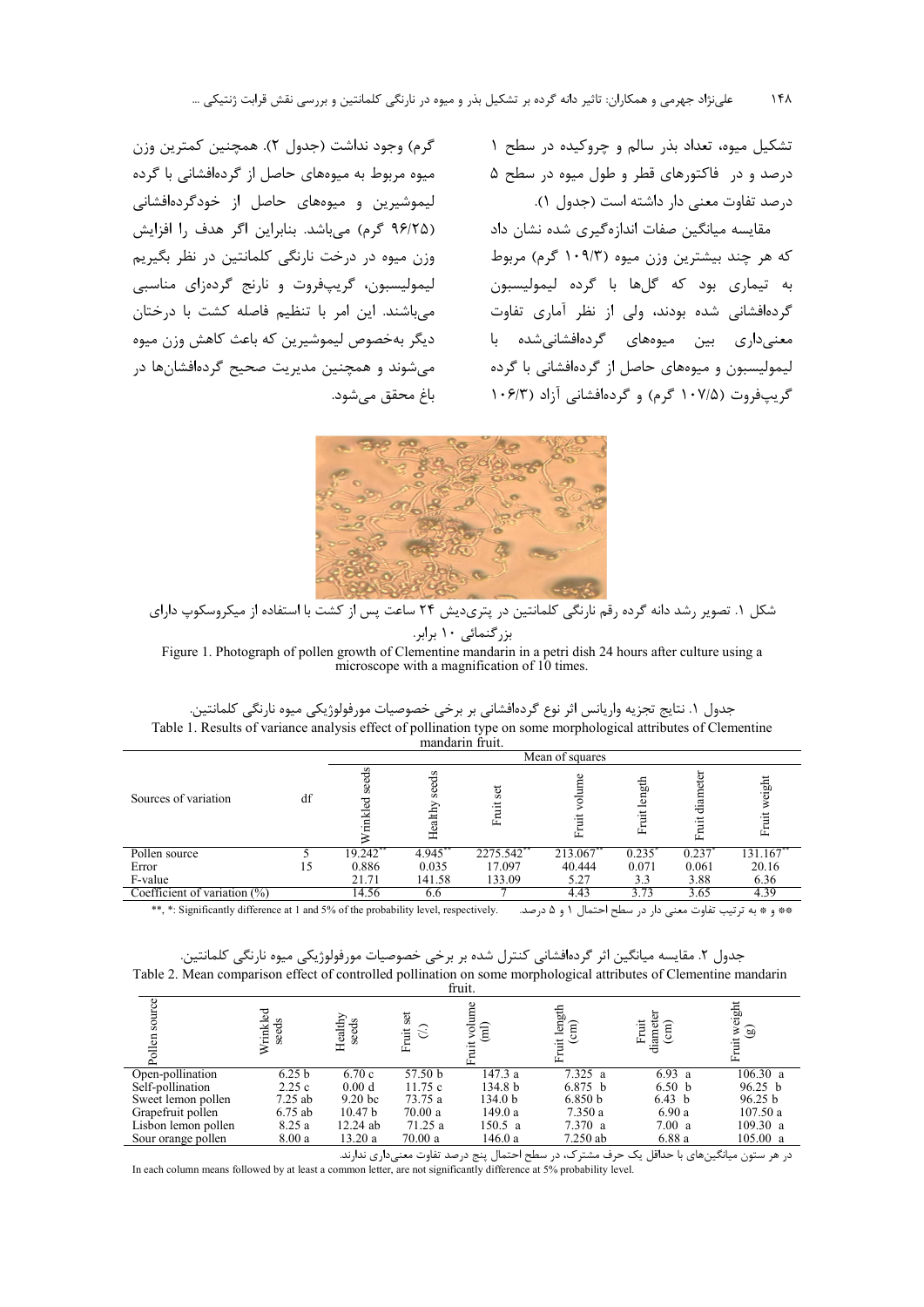(Distefano et al., 2009). مقايسه ميانگين تعداد بذر سالم نشان میدهد که بیشترین بذر سالم در میوههای حاصل از تیمار گرده نارنج و بعد از آن گرده لیمولیسبون مشاهده گردید و کمترین بذر سالم مربوط به میوههای حاصل از خودگردهافشانی (صفر عدد) بود. بهعلاوه بیشترین تعداد بذر چروکیده میوه در میوههای مربوط به تیمار گرده لیمولیسبون مشاهده شد. مشابه با بذرهای سالم، میوههای حاصل از خودگردهافشانی کمترین تعداد بذر چروکیده را در خود داشتند. بنابراین منبع دانه گرده تاثیر معنیداری در تشکیل بذر نارنگی کلمانتین داشت. Sabry, 1990; Kitat et ) این نتیجه با گزارش های قبلی Abkenar, 1996; .al., 1994; El-Tomi, 1997; Asadi al., 2002 .Wallace & Lee, 1999; Talaei et)، كه بيان نمودهاند نوع دانه گرده میتواند روی تعداد بذر در میوه موثر باشد، مطابقت دارد. وجود اختلاف معنی دار بین تیمارها از لحاظ تعداد بذر بهدلیل اثر متفاوت دانه گرده هر رقم روی میوه و بذر، عدم سازگاری جنسی کامل بین نارنگی کلمانتین و ارقام گردهدهنده و تفاوت در میزان درصد جوانهزنی دانه گرده هر تیمار میباشد ( Chao,  $. (2005$ 

بر اساس نتایج حاصل از فاکتورهای اندازهگیری شده (جدول ۲) و برای تعیین بهترین گردهدهنده نارنگی کلمانتین جدول ۳ طراحی گردید. با توجه به جدول ۳ بهترین نوع گردهافشانی در نارنگی کلمانتین گردهافشانی با گرده گریپفروت، آزادگرده افشانی و بعد از آنها گرده لیمولیسبون میباشد. در شرایط این آزمایش گردهافشانی با گرده لیموشیرین و خودگردهافشانی بدترین حالت را ایجاد کرده است. بنابراین در هنگام طراحی باغ و انتخاب ارقام باید شرایطی ایجاد گردد که گردهافشانی در جهت دگر گردهافشانی با درختان گریپفروت و لیمولیسبون باشد. در هنگام كاشت ارقام مختلف در باغ بايد اين نکته مد نظر قرار گیرد که نارنگی کلمانتین از درختانی که در جدول ۳ دارای کمترین امتیاز هستند با فاصله بیشتری کاشته شوند از طرف دیگر میتوان با رقمي مثل ليموليسبون وكريپفروت و حتى نارنج كه در این آزمایش به عنوان گردهدهنده برتر انتخاب شدهاند با فاصله کم و در کنار یکدیگر کاشته شوند تا

بیشترین میانگین قطر میوه نیز بهترتیب در میوههای حاصل از گردهافشانی با گرده لیمولیسبون، گردهافشانی آزاد، گرده گریپفروت و گرده نارنج مشاهده شد (جدول ۳). کمترین قطر میوه مربوط به میوههای حاصل از گردهافشانی با گرده لیموشیرین و خودگشنی بود. مشابه با دو فاكتور قبلي، بيشترين طول ميوه نيز مربوط به تیمار لیمولیسبون و گریپفروت و گردهافشانی آزاد بود که با گردهافشانی با گرده نارنج اختلاف معنیداری نداشت. کمترین طول میوه در تیمار لیموشیرین و خودگردهافشانی ثبت شد. روند مشابهی در مورد حجم ميوه مشاهده گرديد و تيمارهاى ليموليسبون، گريپ-فروت، گردهافشانی آزاد و نارنج بیشترین حجم میوه را داشتند در حالی که در میوههای حاصل از گردهافشانی با گرده لیموشیرین و میوههای حاصل از خود گردهافشانی كمترين حجم ميوه مشاهده شد. بهترتيب درصد تشكيل میوه حاصل از گردهافشانی با گردههای لیموشیرین، ليموليسبون، گريپفروت و نارنج بيشتر از دو نوع ديگر گردهافشانی بود. براساس نتایج این تحقیق در تیمار خودگردهافشانی نارنگی کلمانتین کمتر از ۱۲ درصد تشکیل میوہ حاصل شد. این میزان تشکیل میوہ می تواند از طریق پارتنوکارپیک حاصل شده باشد، البته درصد بسیار پایین خودگشنی در انواع گیاهان دگرگشنی را نمي توان ناديده گرفت. مشابه اين نتايج گزارشاتي از تشکیل درصد کمی میوه ناشی از خودگشنی در ارقام مختلف نارنگی کلمانتین گزارش شده است (-Garcia Martinez, 1984; Chao et al., 2005; Mesejo et al.,2012;Garcia-Papi). باتوجه به اینکه پارتنوکارپی در نارنگی کلمانتین از نوع اختیاری میباشد و این نوع پارتنوکاریی می تواند تحت تاثیر محرکهایی از قبیل افزايش گردهافشانى بيشتر شود (Mesejo et al., 2012). به نظر می سد که گردهٔ خودی، هرچند باعث تشکیل بذر نشده ولي باعث افزايش ميزان پارتنوكاريي در نارنگي كلمانتين شده است. نتايج مشابهي در تاييد اين مشاهدات در مورد نارنگی Comune که خود ناسازگار می باشد گزارش شده و بیان شده که خودگردهافشانی باعث القای بیان ژنهای مربوط به جیبرلین و انتقال سیگنال اکسین در خامه گل گردیده که در نهایت باعث افزایش میزان میوههای پارتنوکارپ گردیده است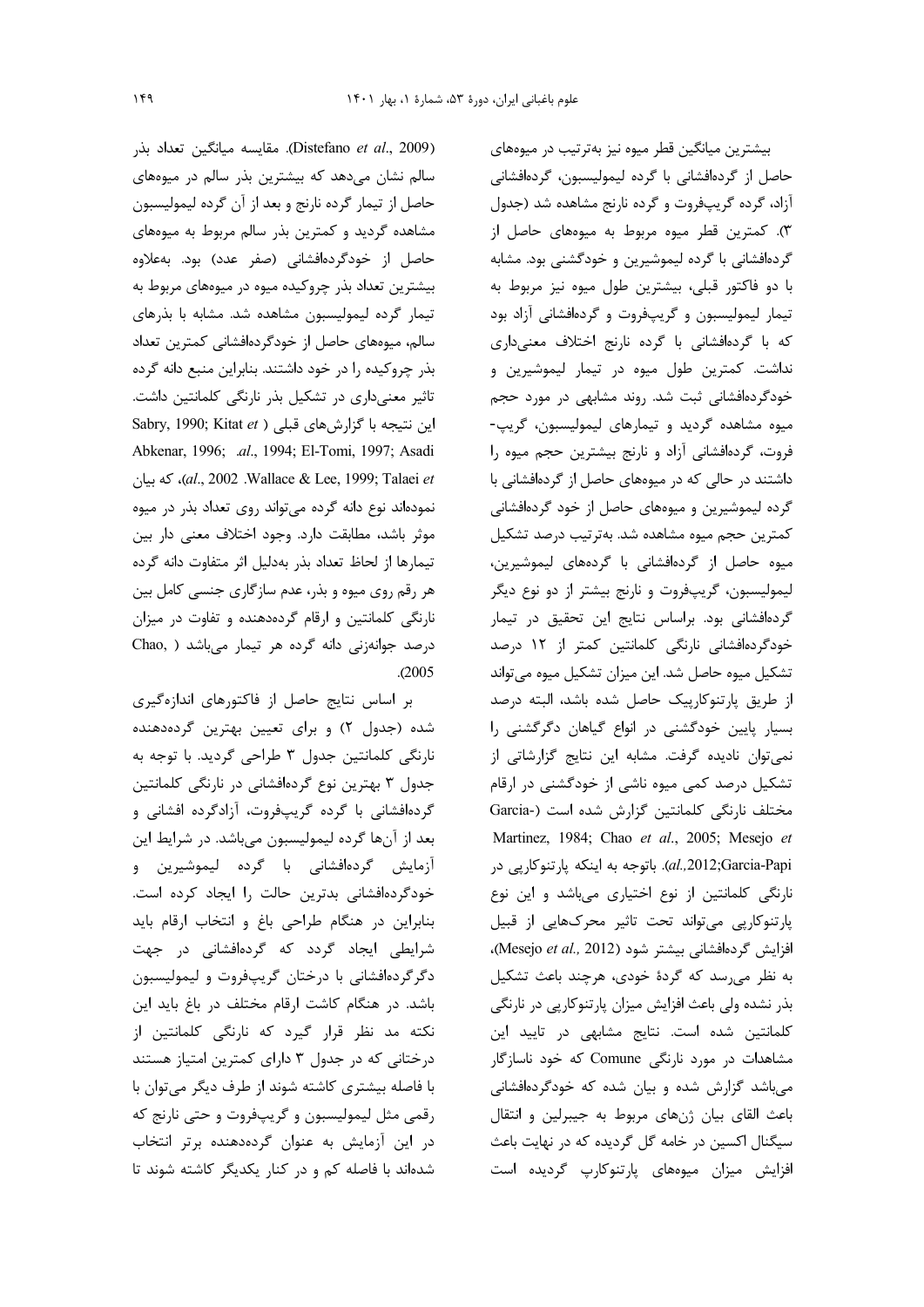در آزادگردهافشانی احتمال گردهافشانی نارنگی كلمانتين با گرده اين ارقام بالا باشد.

مقایسه میانگین ترکیبات تشکیل دهنده میوه نشان داد که حجم آب میوه در میوههای حاصل از گردەافشانى با گردە ليموليسبون، گردە گريپفروت، گرده نارنج و گردهافشانی باز بیشتر از میزان آب میوههای حاصل از گردهافشانی با گرده لیموشیرین و خودگردهافشانی بود (جدول ۵). نتایج وزن میوه مشابه با وزن آب میوه ثبت گردید. همچنین بیشترین میزان ویتامین ث مربوط به میوههای حاصل از تیمار گردهافشانی با گرده لیمولیسبون و گرده گریپفروت و همچنین کمترین میزان ویتامین ث مربوط به تیمار حاصل از خودگردهافشانی و گردهافشانی آزاد میباشد.

آنالیز واریانس مشخص کرد اثر تیمار گردهافشانی بر فاكتورهاى ويتامين ث، موادجامد محلول و درصد آب میوه در سطح ۱ درصد و شاخص برداشت میوه در سطح احتمال ۵ درصد معنی دار، اما بر اسید کل اثر معنی داری نداشت (P>٠/٠۵) (جدول ۴).

مقایسه میانگین مواد جامد محلول نشان می دهد که بیشترین میزان آن مربوط به تیمار گلها با گرده ليموليسبون، نارنج و ليموشيرين ثبت گرديد، در حالیکه میوههای حاصل از خود گردهافشانی دارای كمترين ميزان مواد جامد محلول بودند (جدول ۵). مقایسه میانگین درصد آب میوه نشان میدهد که از میان تیمارهای مختلف گرده، میوههای حاصل از گرده

لیمولیسبون و گریپفروت بیشترین درصد آب را به خود اختصاص دادند. از طرفی درصد آب در میوههای حاصل از گرده لیموشیرین و خودگردهافشانی کمترین میزان در بین تیمارهای مختلف بود. در مجموع نتایج این بخش بیانگر تاثیر بالای نوع دانه گرده بر خصوصیات میوه نارنگی کلمانتین (متازنیا) می باشد. این نتایج با گزارشات قبلی که نشان دادهاند دانه گرده می تواند روی خصوصیات فیزیکی و شیمیایی میوه تغييراتي ايجاد كند، مطابقت دارد ( ,Sabry, 1990 Kitat et al., 1994; Asadi abknar, 1996; El-Tomi, .(1997; Wallace & Lee, 1999; Talaei et al., 2002 بنابراین در هنگام طراحی باغ باید فاصله ارقام از یکدیگر را مدنظر قرار داد و همچنین در مدیریت گردهافشانی و عوامل دخیل در آن تدابیر لازم اندیشیده شود. با توجه به نتایج حاصل از فاکتورهای کمی و کیفی نارنگی کلمانتین میتوان پیشنهاد داد كه گردههاى ليموليسبون و گريپفروت بهعنوان بهترین گردهافشان برای استفاده در باغهای نارنگی استفاده شود.

نتایج حاصل از بررسی همبستگی فاکتورهای مختلف میوه نارنگی نشان داد که صفات وزن، حجم، ابعاد، حجم آب، وزن آب، و درصد آب میوه همبستگی مثبت و معنی داری با یکدیگر دارند. همچنین درصد تشکیل میوه با تعداد بذر سالم و چروکیده همبستگی مثبت و معنی داری دارد (جدول ۶).

جدول ۳. تعیین بهترین گردهدهنده برای نارنگی کلمانتین.

| Table 3. Determination the best pollinator for Clementine mandarin. |         |               |              |              |                   |              |       |  |
|---------------------------------------------------------------------|---------|---------------|--------------|--------------|-------------------|--------------|-------|--|
| Pollen source                                                       | Healthy | Fruit set     | Fruit volume | Fruit length | Fruit diameter    | Fruit weight | Total |  |
|                                                                     | seeds   | $\frac{1}{2}$ | (ml)         | (cm)         | (c <sub>m</sub> ) | (g)          |       |  |
| Open-pollination                                                    |         |               |              |              |                   |              | 34    |  |
| Self-pollination                                                    |         |               |              |              |                   |              | 30    |  |
| Sweet lemon pollen                                                  | 4.5     |               |              |              |                   |              | 30.5  |  |
| Grapefruit pollen                                                   |         |               |              |              |                   |              | 34    |  |
| Lisbon lemon pollen                                                 | 3.5     |               |              |              |                   |              | 33.5  |  |
| Sour orange pollen                                                  |         |               |              |              |                   |              | 33    |  |

| $\alpha$ and $\alpha$ . And vs is the |   |  |                 | $\alpha$ variable to the effects of bollinghon type on the trull nuce all idules of Clementine manuarin. |
|---------------------------------------|---|--|-----------------|----------------------------------------------------------------------------------------------------------|
| <b>Sources</b>                        |   |  | Mean of squares |                                                                                                          |
| variation<br>$\cdot$ $^{\circ}$       | u |  | ro c            | lusog ngrogntaga                                                                                         |

| $0.0011 \, \text{C} \, \text{C} \, \text{O}$ $0.01 \, \text{V} \, \text{O} \, \text{O} \, \text{O} \, \text{O} \, \text{O} \, \text{O} \, \text{O} \, \text{O} \, \text{O} \, \text{O} \, \text{O} \, \text{O} \, \text{O} \, \text{O} \, \text{O} \, \text{O} \, \text{O} \, \text{O} \, \text{O} \, \text{O} \, \text{O} \, \text{O} \, \text{O} \, \text{O} \, \text{O} \, \text$ | u | Vitamin C |            | <b>TSS</b>         | TSS/TA    | Juice percentage |
|--------------------------------------------------------------------------------------------------------------------------------------------------------------------------------------------------------------------------------------------------------------------------------------------------------------------------------------------------------------------------------------|---|-----------|------------|--------------------|-----------|------------------|
| Pollen source                                                                                                                                                                                                                                                                                                                                                                        |   | 99.78**   | $0.016$ ns | $21$ <sup>**</sup> | 2.10      | 28.6             |
| Error                                                                                                                                                                                                                                                                                                                                                                                |   | .019      | 0.006      | 0.06               | $_{0.08}$ | 5.023            |
| F-value                                                                                                                                                                                                                                                                                                                                                                              |   | 9.05      | 2.62       | 21.88              | 28.12     | 5.69             |
| Coefficient of variation $(\%)$                                                                                                                                                                                                                                                                                                                                                      |   | 3.38      | 10.85      | 2.47               |           | 4.57             |
|                                                                                                                                                                                                                                                                                                                                                                                      |   |           |            |                    |           |                  |

ns و \*\* به ترتيب نبود تفاوت معنىدار و تفاوت معنى دار در سطح احتمال ١ درصد.

ns and \*\*: Non-significantly difference and significantly difference at 1% probability level, respectively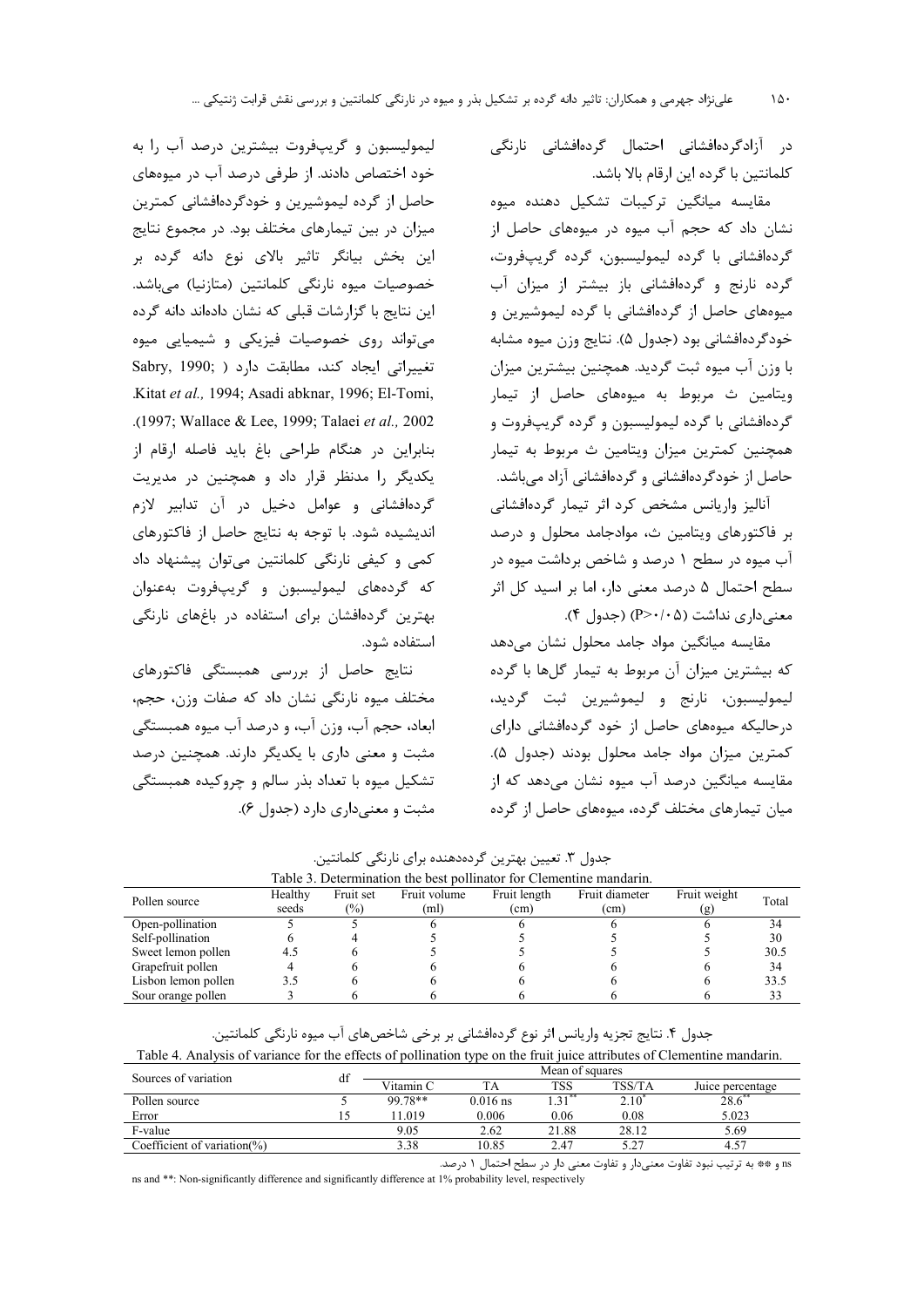| Table 9. Incan comparison check of pommanon type on some biochemical authoritis of Clementine manuarin fruit. |                                          |                      |                                 |                    |              |  |  |  |
|---------------------------------------------------------------------------------------------------------------|------------------------------------------|----------------------|---------------------------------|--------------------|--------------|--|--|--|
| Pollen source                                                                                                 | Vitamin C<br>$(mg/100 g$ fruit<br>iuice) | <b>TSS</b><br>$(\%)$ | TA $(mg/100 g)$<br>fruit juice) | TSS/TA<br>(Ratio)  | Juice<br>(%) |  |  |  |
| Open-pollination                                                                                              | 93.75c                                   | 9.738 b              | 0.745a                          | 13.07 <sub>b</sub> | 48.49 ab     |  |  |  |
| Self-pollination                                                                                              | 91.75 c                                  | 8.87 c               | 0.663a                          | 13.38 b            | 46.54 b      |  |  |  |
| Sweet lemon pollen                                                                                            | $96.25 \text{ bc}$                       | 10.25a               | 0.653a                          | 15.70a             | 45.68 b      |  |  |  |
| Grapefruit pollen                                                                                             | 103.30 a                                 | 9.85 <sub>b</sub>    | 0.819a                          | 12.03c             | 51.96 a      |  |  |  |
| Lisbon lemon pollen                                                                                           | 103.80a                                  | 10.43a               | 0.700a                          | 14.90 ab           | 52.09a       |  |  |  |
| Sour orange pollen                                                                                            | 100.00 ab                                | 10.30a               | 0.763a                          | 13.50 <sub>b</sub> | 49.31 ab     |  |  |  |

جدول ۵. مقايسه ميانگين اثر نوع گردهافشاني بر برخي خصوصيات بيوشيميايي ميوه نارنگي كلمانتين. Table 5. Mean comparison effect of pollination type on some biochemical attributes of Clementine mandarin fruit.

در هر ستون میانگینهای با حداقل یک حرف مشترک، در سطح احتمال پنج درصد تفاوت معنیداری ندارند. In each column means followed by at least a common letter, are not significantly difference at 5% probability level.

جدول ۶. همبستگی بین صفات اندازه گیری شده میوه نارنگی کلمانتین حاصل از گلهای گرده افشانی شده با دانه گرده متفاوت. Table 6. Correlation between Clementine mandarin fruit characteristics produced through pollination with different pollen grains.

|                                 |                  |                     |                   |                   | PU11U11 B1W1110. |                            |                            |                          |                        |                                            |                                               |            |                      |
|---------------------------------|------------------|---------------------|-------------------|-------------------|------------------|----------------------------|----------------------------|--------------------------|------------------------|--------------------------------------------|-----------------------------------------------|------------|----------------------|
|                                 | Fruit weight (g) | Fruit diameter (cm) | Fruit length (cm) | Fruit volume (ml) | Fruit set (%)    | Volume of fruit juice (ml) | seeds<br>Number of healthy | Number of wrinkled seeds | Fruit juice weight (g) | fruit<br>$C$ (mg/100g<br>juice)<br>Vitamin | (mg/100g fruit juice)<br>$\tilde{\mathbf{H}}$ | TSS(%)     | Juice percentage (%) |
| Fruit weight $(g)$              |                  |                     |                   |                   |                  |                            |                            |                          |                        |                                            |                                               |            |                      |
| Fruit diameter (cm)             | $+0.93**$        |                     |                   |                   |                  |                            |                            |                          |                        |                                            |                                               |            |                      |
| Fruit length(cm)                | $+0.92**$        | $+0.98**$           |                   |                   |                  |                            |                            |                          |                        |                                            |                                               |            |                      |
| Fruit volume (ml)               | $+0.96**$        | $+0.94**$           | $+0.96**$         |                   |                  |                            |                            |                          |                        |                                            |                                               |            |                      |
| Fruit set $(\%$                 | $+0.39$ ns       | $+0.28$ ns          | $+0.30$ ns        | $+0.36$ ns        |                  |                            |                            |                          |                        |                                            |                                               |            |                      |
| Volume of fruit juice (ml)      | $+0.96**$        | $+0.89**$           | $+0.86**$         | $+0.89**$         | $+0.37$ ns       |                            |                            |                          |                        |                                            |                                               |            |                      |
| Number of healthy seeds         | $+0.47*$         | $+0.37$ ns          | $+0.39$ ns        | $+0.45*$          | $+0.95**$        | $+0.43*$                   |                            |                          |                        |                                            |                                               |            |                      |
| Number of wrinkled seeds        | $+0.52**$        | $+0.31*$            | $+0.43*$          | $+0.49*$          | $+0.88**$        | $+0.46*$                   | $+0.91**$                  |                          |                        |                                            |                                               |            |                      |
| Fruit juice weight (g)          | $+0.96**$        | $+0.90**$           | $+0.87**$         | $+0.89**$         | $+0.38$ ns       | $+0.99**$                  | $+0.44*$                   | $+0.48*$                 |                        |                                            |                                               |            |                      |
| Vitamin C (mg/100g fruit juice) | $+0.43*$         | $+0.38$ ns          | $+0.37$ ns        | $+0.42*$          | $+0.58**$        | $+0.49*$                   | $+0.69**$                  | $+0.58**$                | $+0.50*$               |                                            |                                               |            |                      |
| TA $(mg/100 g$ fruit juice)     | $+0.50*$         | $+0.55**$           | $+0.53**$         | $+0.53**$         | $+0.24$ ns       | $+0.44*$                   | $+0.28$ ns                 | $+0.27$ ns               | $+0.43*$               | $+0.37$ ns                                 |                                               |            |                      |
| TSS(%)                          | $+0.41*$         | $+0.40$ ns          | $+0.37$ ns        | $+0.37$ ns        | $+0.85**$        | $+0.41*$                   | $+0.87**$                  | $+0.84**$                | $+0.42*$               | $+0.56**$                                  | $+0.14$ ns                                    |            |                      |
| Juice percentage $(\%)$         | $+0.87**$        | $+0.80**$           | $+0.77**$         | $+0.77**$         | $+0.274$ ns      | $+0.96**$                  | $+0.34$ ns                 | $+0.35$ ns               | $+0.97**$              | $+0.47*$                                   | $+0.32$ ns                                    | $+0.35$ ns |                      |

IZ . DP% < <S 1 5 M .= 9:1 IZ DP% [#%% & :ns \* \*\*

\*\*, \*: Significantly difference at 1 and 5% of probability level, and non- significantly difference, respectively.

یکی از فاکتورهای تاثیر گذار در اندازه میوه گونههای Buccheri & Di ) مختلف گیاهی، تعداد بذر آن میباشد ; 8 ,I& + .(Vaio, 2005, Doi *et al.,* 2018 منابع اصلی تولید هورمونهای گیاهی عمل نموده و بهطور غير مستقيم باعث رشد بخشهاى مختلف .(Buccheri & Di Vaio, 2005). بو یکارپ میوه می گردند. در این آزمایش همبستگی مثبت و معنیداری بین تعداد بذر با اندازه و وزن میوه مشاهده گردید. افزایش تعداد میوه همبستگی مثبت بسیار بالایی با تعداد بذر درون میوه داشت و این افزایش تاثیر منفی بر حجم و وزن میوه نداشت. همانطور که در جدول ۶ مشخص است با افزایش درصد تشکیل میوه میزان ویتامین ث و موادجامد محلول افزايش يافته است. با افزايش تعداد بذر سالم ميزان ويتامين ث افزايش يافته است. با اين وجود، بذر چروکیده نیز همبستگی مثبت و معنیداری در میزان ويتامين ث دارد اما اثر آن از بذر سالم كمتر است. با

بررسی اثرات فیزیولوژیکی رویان و داندرون روی ویژگی های میوه، اثر دانه گرده به خوبی قابل درک است .(Dejampor & Garigorian, 2004)

بررسی درصد جوانهزنی دانههای گرده انواع گونههای مورد استفاده در این تحقیق نشان داد که گردههای نارنج نسبت به بقیه گونهها از قدرت جوانهزنی بیشتری برخوردار میباشند و پس از آن گردههای لیموشیرین در رتبه دوم قرار داشتند (شكل ٢). قدرت جوانهزني گردههای گریپ فروت، نارنگی کلمانتین و لیمولیسبون تفاوت معنىدارى با هم نداشت.

تجزيه واريانس دادههاى حاصل از مطالعات میکروسکویی نشان داد که بین تیمارهای گردهافشانی مورد مطالعه از نظر درصد جوانهزنی دانه گرده در سطح کلاله و درصد لولههای گرده در بخشهای مختلف خامه و درون تخمدان تفاوت معنیداری در سطح احتمال ۱٪ وجود دارد (شکل ۳، جدول ۷).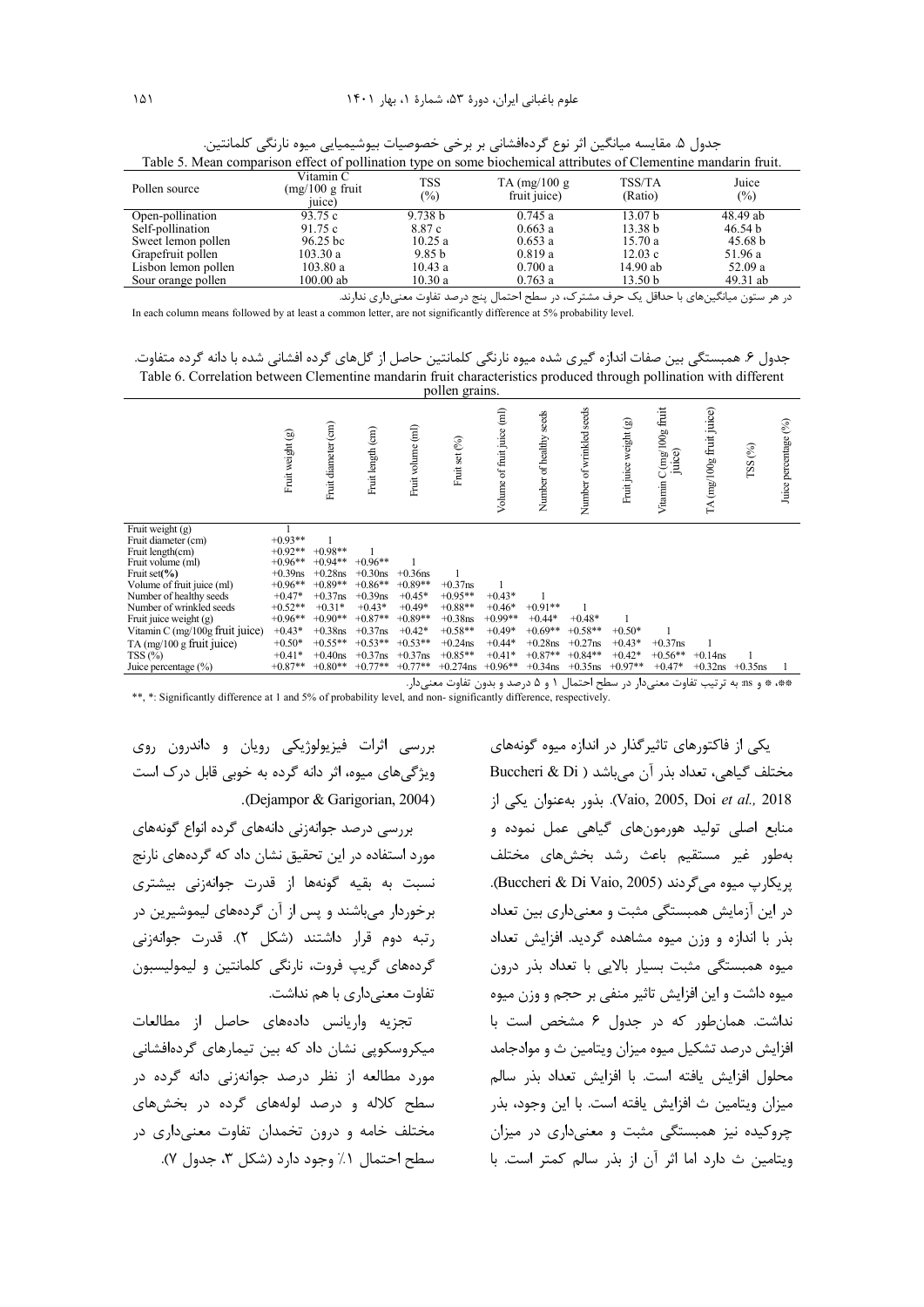





شکل ۳. تصاویر میکروسکوپی رشد لوله گرده گونههای مختلف مرکبات در بخشهای مختلف مادگی نارنگی کلمانتین. Figure 3. Microscopic images of pollen tube growth of various *Citrus* species in different parts of Clementine mandarin's pistil.

جدول ۷. نتايج تجزيه واريانس اثر نوع گرده بر درصد جوانهزني آن در سطح كلاله و رشد لولههاي گرده موجود در قسمتهاي مختلف خامه و تخمدان نارنگی کلمانتین.

Table 7. Results of analysis variance effect of pollen grain sources on the germination and growth of pollen tubes in different parts of style and ovary in Clementine mandarin.

| Sources of variation            | df |                |             |             |         |
|---------------------------------|----|----------------|-------------|-------------|---------|
|                                 |    | Stigma surface | Upper style | Lower style | Ovarv   |
| Pollen source                   |    | 835.324**      | 701.127     | 559.118**   | 388.921 |
| Error                           |    | 36.811         | 31.624      | 28.692      | 22.302  |
| F-value                         |    | 22.69          | 22.17       | 19.48       | 17.43   |
| Coefficient of variation $(\%)$ |    | 15.34          | 18.74       | 12.78       | 14.52   |

\*\* Significantly difference at 1% of probability level. .<S 1 Oe 9:1 IZ DP% :\*\*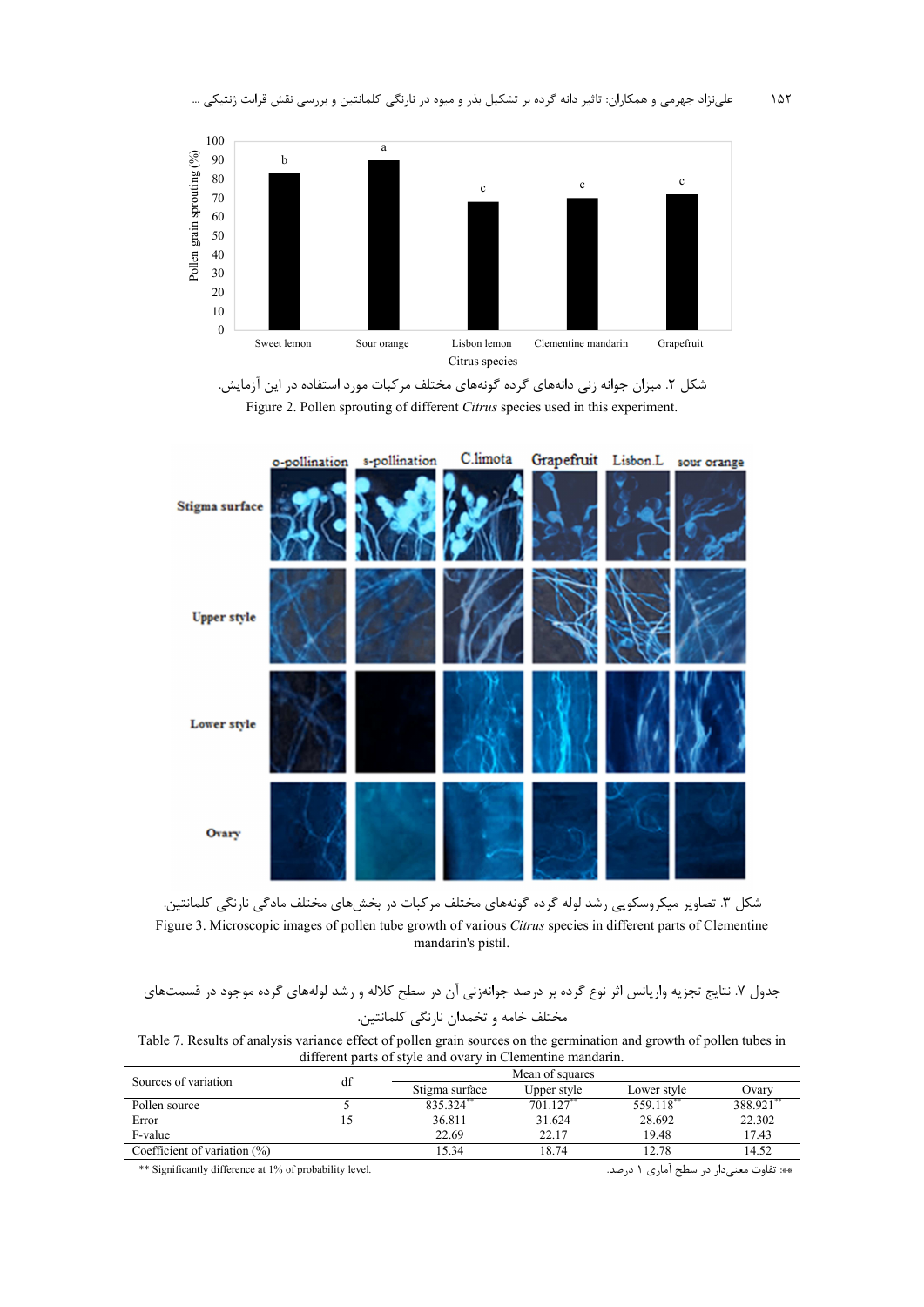نتايج مقايسه ميانكين صفات مربوط به اثر انواع مختلف دانه گرده بر جوانهزنی آن و رشد لوله گرده به تفکیک در بخشهای مختلف مادگی گل نارنگی کلمانتین در جدول ۸ ارائه شده است. بر اساس نتایج بالاترین درصد جوانهزنی دانه گرده در سطح کلاله مربوط به گرده نارنج میباشد که با تمامی تیمارها اختلاف معنیداری دارد. کمترین درصد جوانهزنی نیز مربوط به خودگردهافشانی و گرده گریپفروت می باشد. گردههای نارنج نسبت به بقیه تیمارها دارای بالاترین درصد لولههای گرده نفوذی به قسمت قوقانی خامه، قسمت تحتانی خامه و درون تخمدان بودند، البته گردههای لیمولیسبون از نظر رشد لوله گرده تا بخش درون تخمدان با تيمار گردهافشانی با نارنج اختلاف معنیداری نداشتند. از طرفی از بین تیمارهای مختلف، گردەھاي خودي (نارنگى كلمانتين) كمترين درصد لولههای گرده نفوذی به قسمت فوقانی خامه (٣۵/٣/.)، قسمت تحتاني خامه (صفر) و درون تخمدان (صفر) را به خود اختصاص دادند.

مطالعه حاضر نشان داد که در تمامی تیمارها درصد جوانهزنی دانه گرده در سطح کلاله درحد مناسبی صورت گرفته که این امر بیانگر عدم وجود مشکل جوانهزنی دانه گرده تیمارهای مورد بررسی می باشد. با این وجود عدم رشد لوله گرده حاصل از خودگردهافشانی در طول خامه و تخمدان، نشان از خودناسازگاری نارنگی کلمانتین دارد. در حالی که رشد لوله گرده و نفوذ به تخمدان در تیمارهای دیگر نشان میدهد که نارنگی کلمانتین قابلیت حمایت از اتصال دانه گرده, جوانهزنی دانه گرده و نفوذ لولههای گرده به بافت هادی را دارد و با گونههای استفاده شده سازگار میباشد.

نتايج حاصل از مطالعه حاضر نشان مي دهد كه، در بین تیمارهای مورد مطالعه، گرده نارنج میزان بالایی از درصد جوانهزنی دانه گرده در سطح کلاله را به همراه دارد و همچنین از قابلیت بیشتری در تأمین رشد لولههای گرده در خامه و تا حد قابل قبولی در تخمدان برخوردار مىباشد. اين موضوع مىتواند موفقیت لقاح و در نتیجه میوهبندی را تضمین کند. البته بایستی در نظر داشت که قدرت جوانهزنی

دانههای گرده نارنج در محیط کشت بیشتر از بقیه گونهها بود. بنابراین بالاتر بودن جوانهزنی دانههای گرده نارنج را میتوان تا حدودی مرتبط با قدرت نامیه بالاتر این گونه در مقایسه با دیگر گونههای مرکبات دانست. خودگردهافشانی پایینترین درصد جوانهزنی دانه گرده و رشد لولههای گرده به بخش پایینی خامه را داشت، لذا خودگردهافشانی پایینترین قابلیت تأمین رشد لولههای گرده را دارا می باشد و در نتیجه از میوهبندی ضعیفتری برخوردار میباشد و میوههای حاصله بدون بذر و پارتنوكارپ مىباشند.

فقدان رشد لوله گرده در طول خامه و تخمدان گلهای خودگردهافشانیشده نارنگی کلمانتین تاییدی بر وجود خودناسازگاری از نوع گامتوفیتیک در این گونه مرکبات است. این نتایج منطبق با El-Tomi, 1997; ) میباشد ( El-Tomi, 1997; Distefano et al., 2009, 2012). هرچند به نظر می رسد که در بسیاری از انواع مرکبات هیبرید خودناسازگاری گامتوفیتیک نوع غالب خودناسازگاری می باشد (Soost, 1956; Distefano *et al.,* 2009)، اما درجات متفاوتی از خودناسازگاری در برخی از گونههای غیرهیبرید از قبیل نارنگی کلمانتین گزارش شده است (Distefano et al., 2009). خودناسازگاری در مرکبات در نتیجه برهمکنش بین لوله گرده و بافت خامه ایجاد میگردد و بر اساس درجه ناسازگاری هر بخش خامه میتوان آن را تقسیمبندی نمود (Ngo et al., 2001). بهعلاوه گزارش شده است که این پدیده میتواند تحت تاثیر میزان رسیدگی مادگی و خامه طی گردهافشانی باشد و قبل از باز شدن گل عمل نمی *کن*د (Ngo *et al.,* 2001). همچنین نتایج حاصل از این تحقیق نشان داد که گرده تمام گونههای مرکبات مورد استفاده در این آزمایش با نارنگی کلمانتین سازگار میباشند.

شباهت ژنتیکی گونههای مرکبات بر اساس دادههای حاصل از نشانگر مولکولی نشان داد که ليموليسبون و ليمو شيرين شبيهترين گونهها از نظر ژنتیکی (تشابه ژنتیکی ۰/۹۳) به یکدیگر میباشند در حاليه ليموليسبون و نارنج حداقل تشابه ژنتيكي (تشابه ژنتیکی ۰/۱۴) ,ا دارا می باشند (جدول ۹).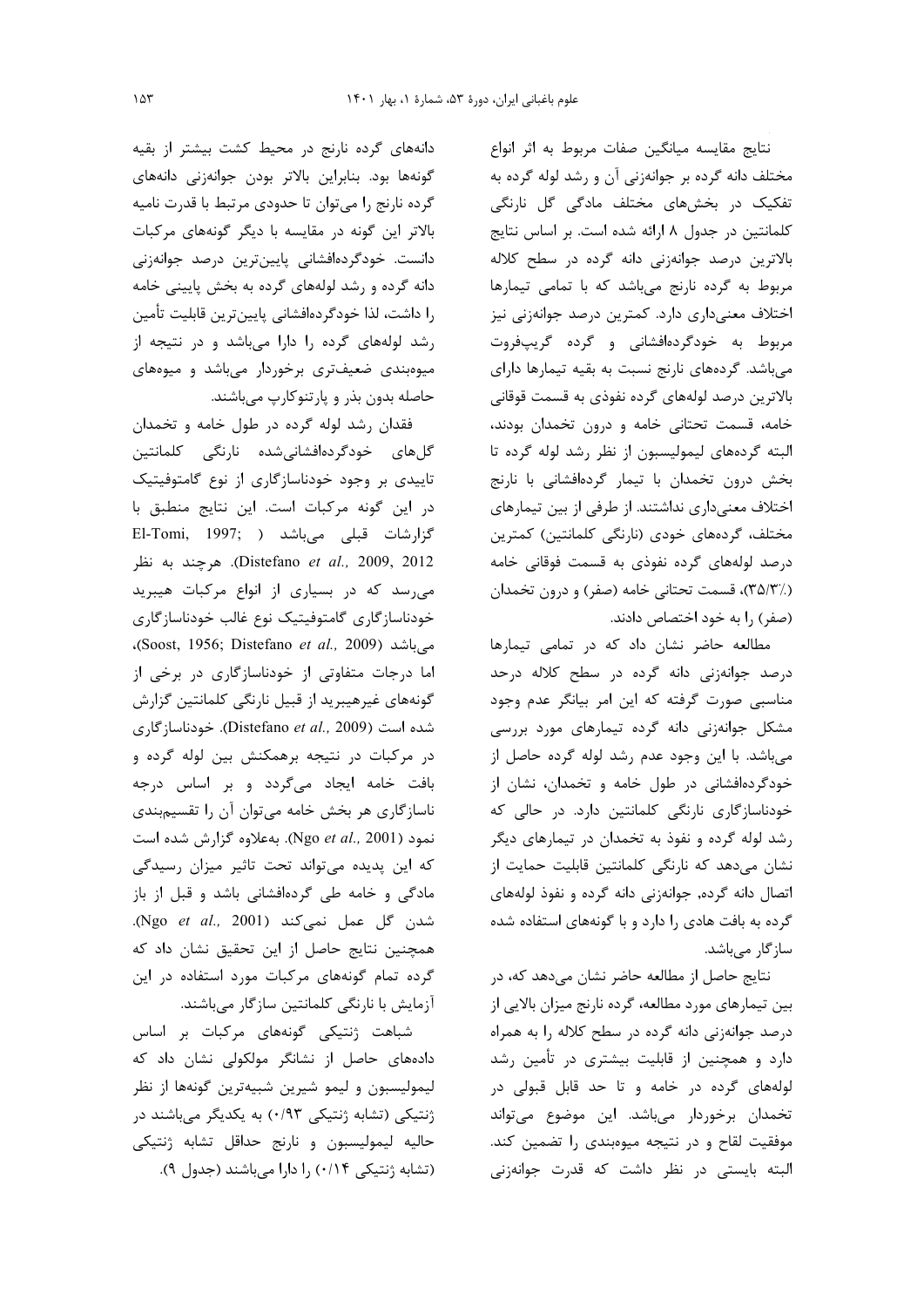| pistil in Clementine mandarin. |                                                   |                                                                           |                                                                           |                                                       |  |  |  |  |
|--------------------------------|---------------------------------------------------|---------------------------------------------------------------------------|---------------------------------------------------------------------------|-------------------------------------------------------|--|--|--|--|
| Pollen source                  | Pollen germination<br>in stigma surface<br>$(\%)$ | Pollen grain tubes<br>penetrated to the upper<br>portion of style $(\% )$ | Pollen grain tubes<br>penetrated to the basal<br>portion of style $(\% )$ | Pollen grain tubes<br>penetrated to the ovary $(\% )$ |  |  |  |  |
| Open-pollination               | 49.5 <sub>b</sub>                                 | 44.5c                                                                     | 35.4d                                                                     | 27.5d                                                 |  |  |  |  |
| Self-pollination               | 37.3d                                             | 35.3d                                                                     | 0.0e                                                                      | 0.0e                                                  |  |  |  |  |
| Sweet lemon                    | 45.2c                                             | 55.2b                                                                     | 38.4c                                                                     | 30.4c                                                 |  |  |  |  |
| Grapefruit                     | 38.4d                                             | 45.3c                                                                     | 34.4d                                                                     | 31.5c                                                 |  |  |  |  |
| Lisbon lemon                   | 51.6b                                             | 55.5b                                                                     | 42.4 <sub>b</sub>                                                         | 38.4ab                                                |  |  |  |  |
| Sour orange                    | 55.8a                                             | 64.2a                                                                     | 49.3a                                                                     | 41.3a                                                 |  |  |  |  |

جدول ۸. مقایسه میانگین اثر نوع گرده بر جوانهزنی و رشد لوله گرده در بخشهای مختلف مادگی نارنگی کلمانتین. Table 8. Mean comparison effect of different pollen sources on their germination and growth on different parts of

در هر ستون میانگینهای با حداقل یک حرف مشترک، در سطح احتمال پنج درصد تفاوت معنیداری ندارند. In each column means followed by at least a common letter, are not significantly difference at 5% probability level.

جدول ۹. شباهت ژنتیکی گونه های مختلف مرکبات مورد استفاده در این پژوهش بر اساس دادههای حاصل از نشانگر مولکولی. Table 9. Genetic similarity among different *Citrus* species used in this investigation based on the data from molecular

|                       |             | markers.            |            |             |              |
|-----------------------|-------------|---------------------|------------|-------------|--------------|
| <i>Citrus</i> species | Sour orange | Clementine mandarin | Grapefruit | Sweet lemon | Lisbon lemon |
| Sour orange           | 1.00        |                     |            |             |              |
| Clementine            | $0.41*$     | $1.00\,$            |            |             |              |
| Grapefruit            | 0.26        | $0.21**$            | 0.0        |             |              |
| Sweet lemon           | 0.15        | 0.25                | 0.40       | $1.00\,$    |              |
| Lisbon lemon          | 0.14        | 0.22                | 0.39       | 0.93        | 00.1         |

\* و \*\*: به ترتيب نشاندهنده بيشترين و كمترين شباهت ژنتيكي نارنگي كلمانتين با گونه هاي ديگر مركبات مورد استفاده در اين تحقيق.

\*, \*\*: Represent the highest and the lowest genetic similarities between Clementine mandarin and other *Citrus* species used in this study, respectively.

نتیجه *گ*یری کلی

بر اساس نتايج حاصل از اين پژوهش از بين گونههاي مختلف مركبات مورد تحقيق، دانههاي گرده نارنج، كه دارای بیشترین شباهت ژنتیکی در سطح DNA با نارنگی کلمانتین بودند، بیشترین توانائی برای جوانهزنی در سطح کلاله، رشد لوله گرده درون خامه و نفوذ به کیسه جنینی گلهای نارنگی کلمانتین را دارا میباشند. این فاکتورها میتواند تضمینی برای موفقیت در لقاح جنین و در نتیجه افزایش تشکیل میوه باشد. از طرفی خودگردهافشانی منجر به کمترین جوانهزنی و رشد لوله گرده در گلهای نارنگی كلمانتين گرديد كه در نهايت منجر به كمترين درصد تشكيل بذر شد ولي باعث افزايش تشكيل ميوه نسبت به گرده افشانی باز گردید. بنابراین به نظر میرسد خود گردهافشانی میتواند در تحریک تولید میوه پارتنوکارپیک در نارنگی کلمانتین تاثیر مثبت داشته باشد. بههرحال با توجه به فاكتورهاي مورفولوژيكي و بیوشیمایی اندازهگیری شده در میوههای نارنگی كلمانتين، از بين گونههاي مختلف مركبات مورد استفاده در این پژوهش، گریپفروت و لیمولیسبون بهترین گزینهها برای استفاده بهعنوان رقمهای گردەدھندە نارنگى كلمانتين ييشنهاد مى گردند. شباهتهای بالای ژنتیکی بین لیمولیسبون و لیمو شیرین در سطح DNA در مطالعات قبلی هم گزارش .(Babar *et al.,* 2014; Ahmed *et al.,* 2017) 41 '< از طرفی بر اساس نتایج حاصله بیشترین و کمترین تشابه ژنتیکی نارنگی کلمانتین از بین گونههای مرکبات مورد استفاده در این تحقیق به ترتیب با نارنج (تشابه ژنتیکی ۰/۴۱) و گریپفروت (تشابه ژنتیکی ۰/۲۱) حاصل شد. بر اساس گزارشهای قبلی پیشنهاد شده که نارنج یک Baekley et ) هیبرید حاصل از تلاقی نارنگی و پوملو است al., 2006). بنابراین دور از انتظار نیست که شباهت ژنتیکی بالاتری بین نارنج و نارنگی در سطح DNA مشاهده شد. این نتایج در بررسی میزان جوانهزنی دانه گرده در سطح کلاله هم منعکس شد و دانههای گرده نارنج بیشترین درصد جوانهزنی را در سطح کلاله نارنگی كلمانتين دارا بودند. بعلاوه نتايج حاصل از اين تحقيق بیانگر کارآیی نشانگر مولکولی رپید برای تعیین قرابت ژنتیکی گونههای مختلف مرکبات میباشد که منطبق با نتایج گزارشات قبلی مبنی بر کاراًیی این نشانگر برای Babar *et al.,* 2014; ) تعيين قرابت كونههاي مركبات 4 Abedinpour et al., 2015) و تلاقی های حاصل از دیگر محصولات میوهای می<sub>ا</sub>شد ( ,2010 Zamani *et al* .( Zarei *et al.,* 2017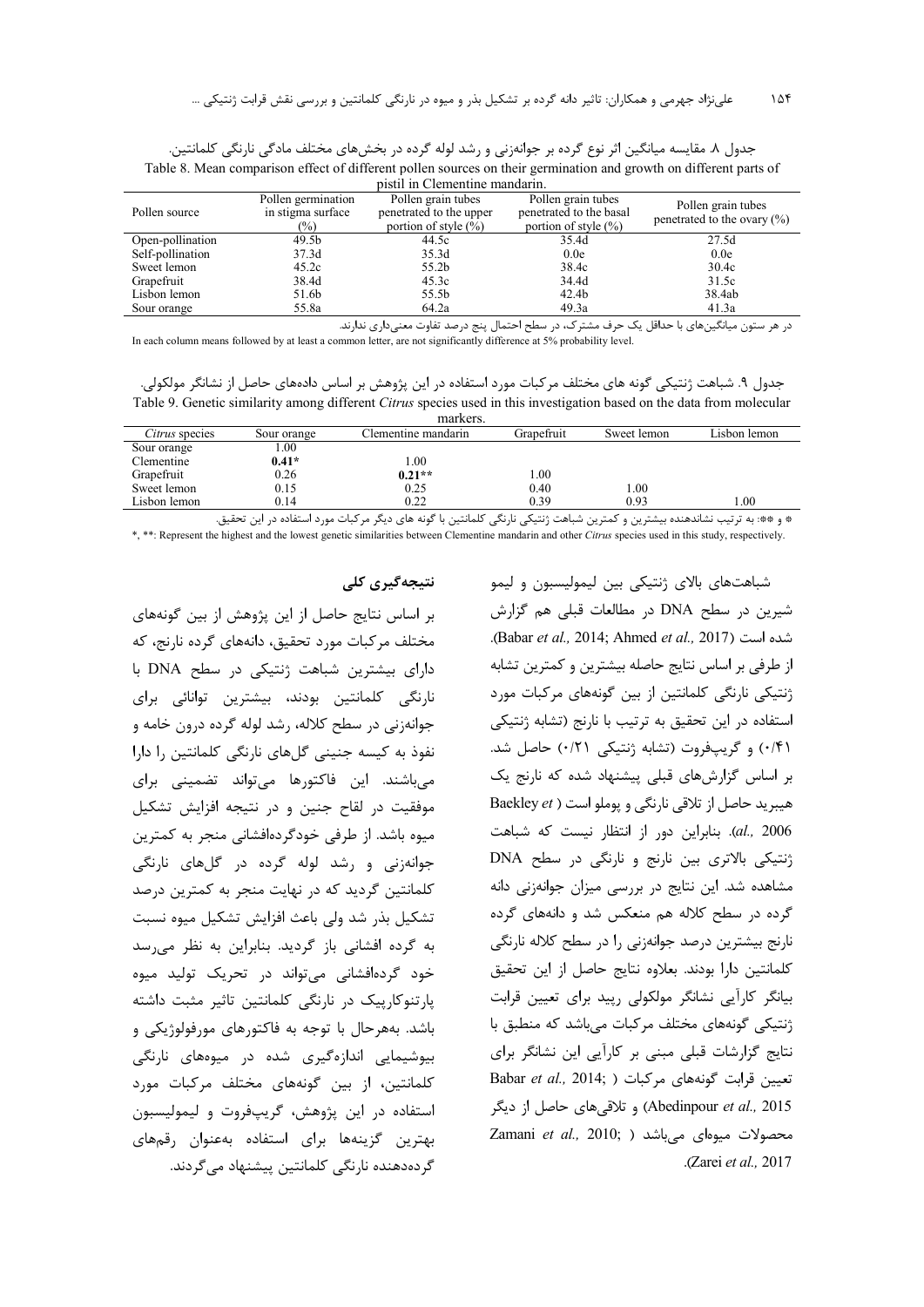#### **REFERENCES**

- 1. Abedinpour, H., Babaeian Jelodar, N., Ranjbar, G.A., & Golein, B. (2015). Study of genetic diversities and relatedness of Iranian *Citrus* genotypes using morphological and molecular markers. *Journal of Plant Molecular Breeding,* 3(1), 35-49.
- 2. Ahmed, S., Rattanpal, H. S., Kumari, P., & Singh, J. (2017). Study of genetic variability in *Citrus* fruit crop by molecular markers-a review, *International Journal of Pure & Applied Bioscience,* 5 (1), 111-128.
- 3. Asadi abkenar, A. (1996). *Effect of pollen of different cultivars of citrus on some quantitative and qualitative of Clementine mandarin*. M.Sc. Thesis, Faculty of Agriculture. University of Tehran. Iran.(In Farsi).
- 4. Asadi Kangarshahi, A., & Akhlaghi Amiri, N. (2021). Effect of urea spray accordance with growth phenology on yield and alternate bearing of satsuma mandarin (*Citrus unshiu*). *Iranian Journal of Horticultural Science*, 52(1), 99-111. .(In Farsi).
- 5. Babar, M., Hussain, S. B., Javed, M., Waheed, R., Akhter, S., Bibi, F., Salahuddin, R., Ali, M., Naveed, F., & Khan, H. N. (2014). Genetic diversity and phylogenetic relationships in *Citrus* rootstocks using PCRbased RAPD markers. *Journal of Food, Agriculture and Environment,* 12 (2), 482-485.
- 6. Babazadeh Darjazi, B. (2013). Comparison of vitamin C in mandarin (*Citrus* Blanco.) cultivars. *Eco-Phytochemical Journal of Medical Plants*, 3, 82-93.
- 7. Baekley, N. A., Roose, M. L., Krueger, R. R., & Federici, C. T. (2006). Assessing genetic diversity and population structure in a *Citrus* germplasm collection utilizing simple sequence repeat markers (SSRs). *Theoretical and Applied Genetics*, 112 (8), 1519-1531.
- 8. Buccheri, M., & Di Vaio, C. (2005). Relationship among Seed number, quality, and calcium content in apple fruits. *Journal of Plant Nutrition*, 27, 10, 1735-1746.
- 9. Chao, C.C.T. (2005). Pollination study of mandarins and the effect on seediness and fruit size: implications for seedless mandarin production. *HortScience*, 40(2), 362-365.
- 10. Chao, C., Fang, J., & Devanand, P. (2005). Long distance pollen flow in mandarin orchards determined by AFPL markers implications for seedless mandarin production. *Journal of the American Society for Horticultural Science,* 130 (3), 374-380.
- 11. Chelong, I., & Sdoodee, S. (2012). Pollen viability, pollen germination and pollen tube growth of Shogun (*Citrus reticulata* Blanco) under climate variability in southern Thailand. *Journal of Agricultural Technology,* 8(7), 2297-2307.
- 12. Dejampor J., & Garigorian V. (2004). Pollen effects on some quantitative and qualitative characteristics of apricot fruit. *Iranian Journal of Horticultural Science and Technology*, 5(1), 1-10..(In Farsi).
- 13. Distefano, G., Caruso, M., La Malfa, S., Gentile, A., & Tribulato, E. (2009). Histological and molecular analysis of pollen–pistil interaction in Clementine. *Plant Cell Reports*, 28, 1439-1451.
- 14. Distefano, G., Hedhly, A., Las Casas, G., La Malfa, S., Herrero, M., & Gentile, A. (2012). Male-female interaction and temperature variation affect pollen performance in *Citrus*. *Scientia Horticulturae*, 140, 1-7.
- 15. Distefano, G., Las Casas, G., La Malfa, S., Gentile, A., & Tribulato, E. (2009). Pollen tube behavior in different mandarin hybrids. *Journal of the American Society for Horticultural Science*, 134 (6), 583-588.
- 16. Doi, K., Nozaki, R., Takahashi, K., & Iwasaki, N. (2018). Effects of the number of seeds per berry on fruit growth characteristics, especially on the duration of stage ii in blueberry. *Plants (Basel)*, 7(4), 96. doi: 10.3390/plants7040096
- 17. Doyle, J. J., & Doyle, J. L. (1987). Rapid DNA isolation procedure for small quantities of fresh tissue. *Phytochemical Bulletin*, 19, 11-15.
- 18. Ebadi, H., Gholamiyan, E., Fatahi-Moghadam, J., Golein, B., Golmohamadi, M., & Moradi, B. (2017). A Guide for Planting, Growing, Harvesting and Marketing of *Citrus*. *Agricultural Research, Education and Extension Organization (AREEO)*, Pp: 404. (In Farsi).
- 19. Ehlenfeldt, M. K. (2003). Investigations of metaxenia in northern highbush blueberry (*Vaccinium corymbosum* L.) cultivars. *Journal of the American Pomological Society*, 57(1), 26.
- 20. El-Tomi, A. L. (1997). *Effect of cross-pollination on June drop, preharvest drop and cropping in Washington Navel orange*. CRC Press. Boca Raton. Florida. pp. 68-87.
- 21. Gambetta, G., Gravina, A., Fasiolo, C., Fornero, C., Galiger, S., Inzaurralde, C., & Rey, F. (2013). Self-incompatibility, parthenocarpy and reduction of seed presence in 'Afourer' mandarin. *Scientia Horticulturae*, 164, 183-188.
- 22. Garcia-Papi, M.A., & Garcia-Martinez, J.L. (1986). Fruit set and development in seeded and seedless Clementine mandarin. *Scientia Horticulturae*, 22, 113-119.
- 23. Jalilian, H., Zarei, A., & Erfani-Moghadam, J. (2018). Phylogeny relationship among commercial and wild pear species based on morphological characteristics and SCoT molecular markers. *Scientia Horticulturae,* 235, 323-333.